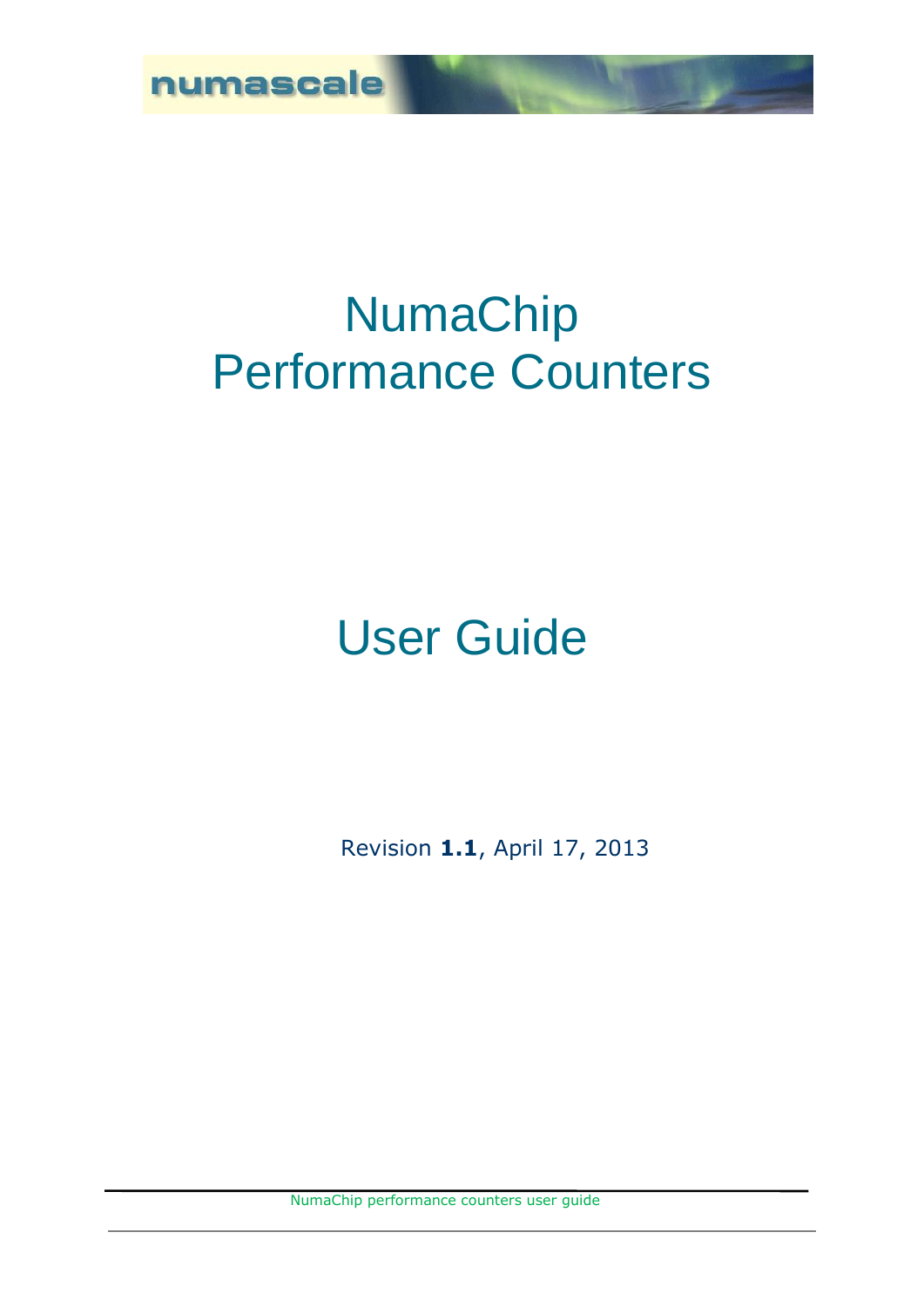

### Revision History

| <b>Rev</b> | <b>Date</b> | <b>Author</b>      | <b>Changes</b>                                                                            |
|------------|-------------|--------------------|-------------------------------------------------------------------------------------------|
| 1.0        | 2012-08-28  | Atle<br>Vesterkjær | First version                                                                             |
|            | 2012-04-17  | Atle<br>Vesterkjær | No longer need to specify the json file as ACPI<br>tables will hold the same information. |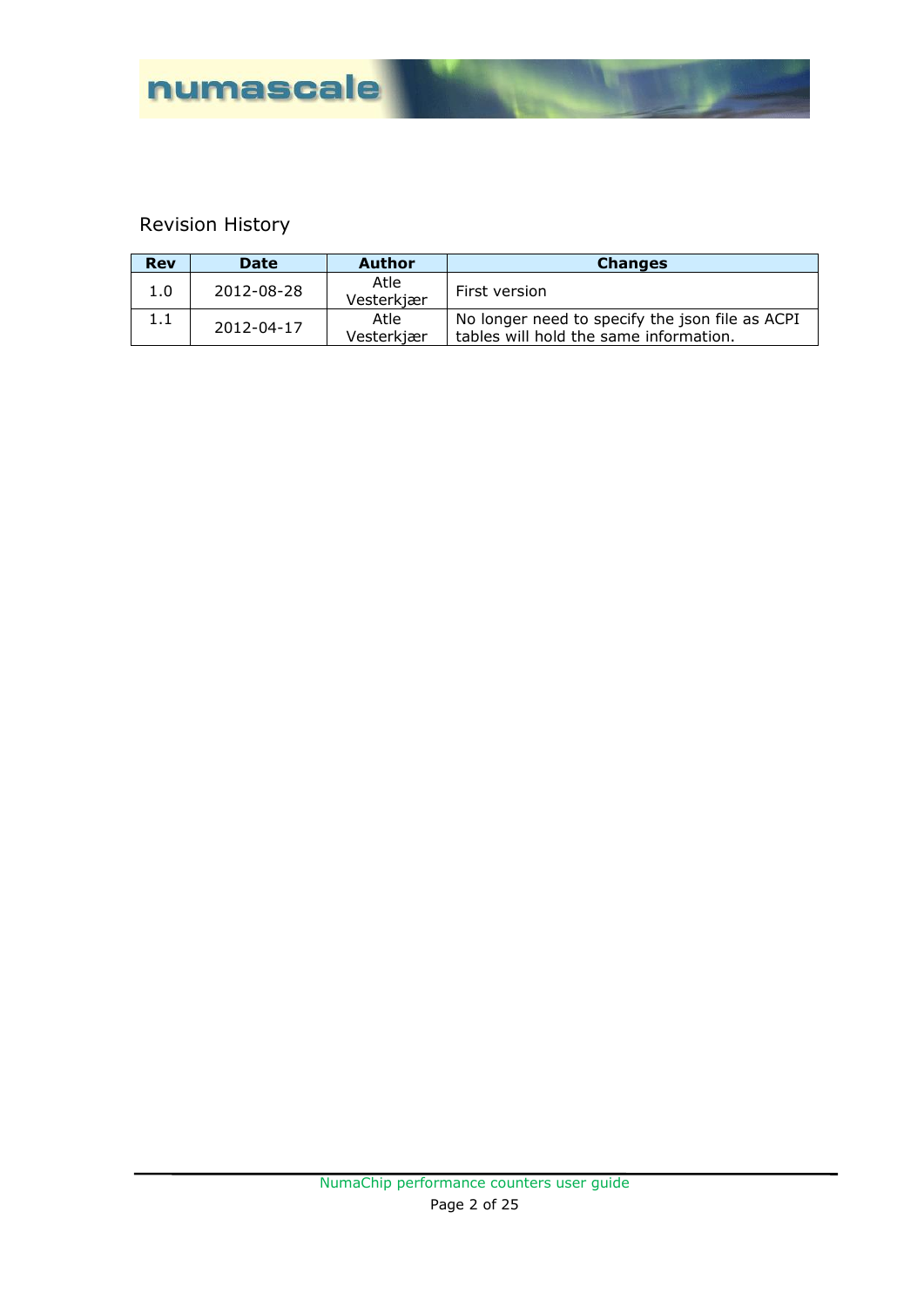| 1.             |                 |                                                                          |  |
|----------------|-----------------|--------------------------------------------------------------------------|--|
|                | 1.1             |                                                                          |  |
|                | 1.2             |                                                                          |  |
|                | 1.3             |                                                                          |  |
|                | 1.4             |                                                                          |  |
|                |                 |                                                                          |  |
| $\overline{2}$ |                 |                                                                          |  |
| 3              |                 |                                                                          |  |
| 4              | <b>NUMACHIP</b> | PERFORMANCE STATISTICS COMMANDLINE TOOL -                                |  |
|                | 4.1.1           |                                                                          |  |
|                | 4.1.2           |                                                                          |  |
|                | 4.1.3           |                                                                          |  |
|                | 4.1.4           |                                                                          |  |
|                | 4.1.5           |                                                                          |  |
|                | 4.1.6           |                                                                          |  |
|                | 4.1.7           |                                                                          |  |
|                | 4.1.8           |                                                                          |  |
|                | 4.1.9           |                                                                          |  |
| 5              |                 | NUMACHIP PERFORMANCE STATISTICS GUI - NC_PSTATS_GUI  19                  |  |
|                | 5.1.1           | NumaChip Cache Hitrate snapshot (per second)/time 19                     |  |
|                | 5.1.2           | NumaChip Cache Hitrate distribution pr. NumaChip 20                      |  |
|                | 5.1.3           | NumaChip Total Number of Transactions In/Out21                           |  |
|                | 5.1.4           | NumaChip Number of Transactions In/Out snapshot (per second)/time.<br>22 |  |
|                | 5.1.5           |                                                                          |  |
| 6              |                 | NC_STAT_D - SINGLE IMAGE SYSTEM MASTER NODE DAEMON 25                    |  |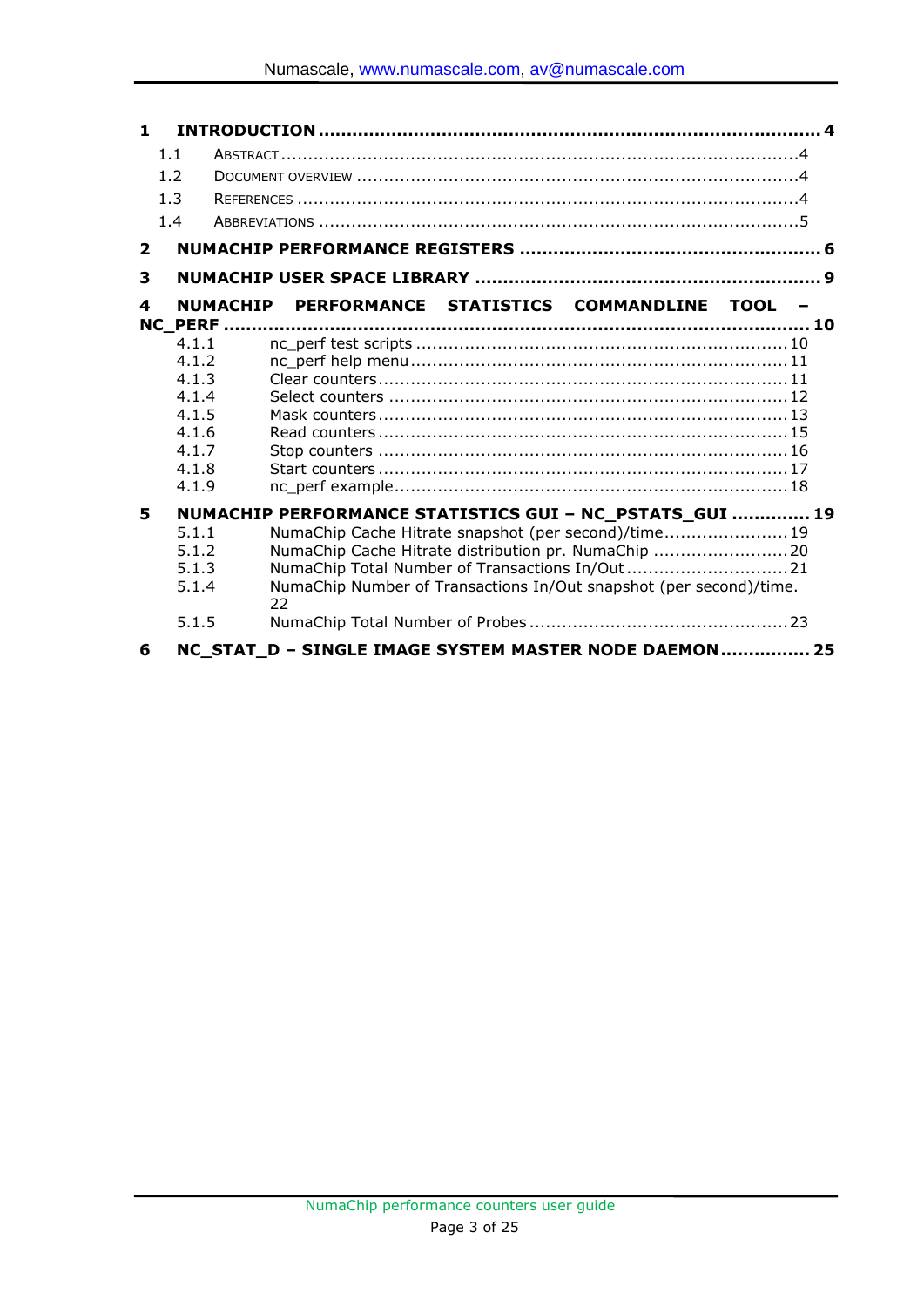#### **1 INTRODUCTION**

#### **1.1 Abstract**

This is a user guide for programming and monitoring the NumaChip performance registers. The registers are availble using CSR accesses towards the NumaChip. The performance counters can be programmed to count 64 different events, using 8 counters at a time. The performance counters can either be programmed and monitored using a commandline tool called *nc\_perf* or through a GUI client. *nc\_perf* has to run on the master node in the NumaConnect Single Image System. The GUI client, *nc\_pstat\_gui* fetches data from a server daemon operating on the master node of the NumaConnect Single Image System. The server daemon is called *nc\_stat\_d*.

#### **1.2 Document overview**

In chapter [2](#page-5-0) the NumaChip performance registers are described.

In chapter [3](#page-8-0) the NumaChip user space library is described.

In chapter [4](#page-9-0) the *nc\_perf* utility is described.

In chapter [5](#page-18-0) the NumaChip performance statistics GUI client is described, while the serverdaemon *nc\_stat\_d* (operating on the master node of the NumaConnect Single Image System) needed to operate the GUI is described in chapter [6.](#page-24-0)

#### **1.3 References**

| Ref# | <b>Document Name</b> | <b>Storage</b><br>Location on<br><b>Server</b> | <b>Revisi</b><br>on | <b>Date</b> |
|------|----------------------|------------------------------------------------|---------------------|-------------|
|      | DNC_CSR.pdf          | Internal                                       | <b>NA</b>           | 2012.03.07  |
|      |                      |                                                |                     |             |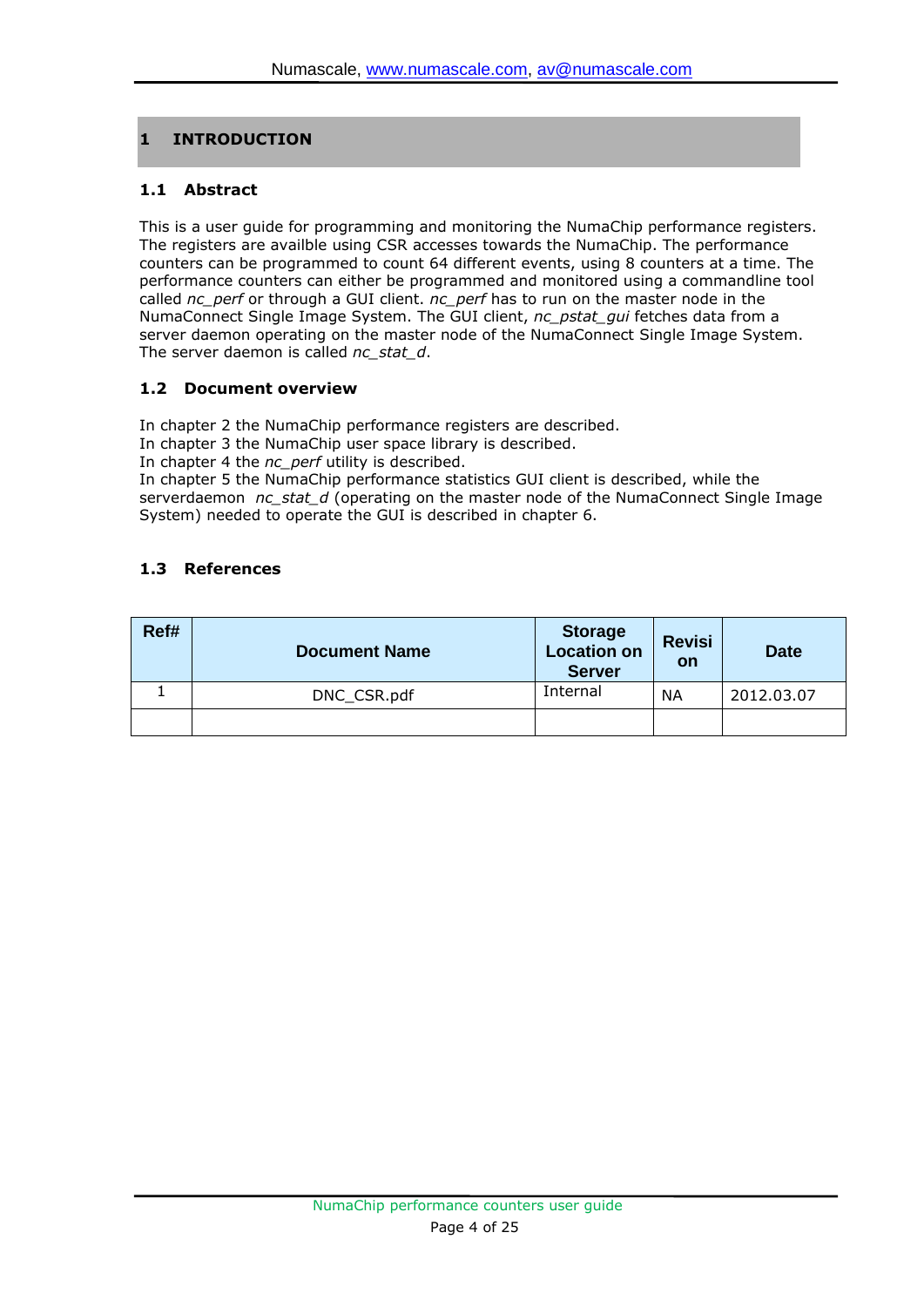#### **1.4 Abbreviations**

Throughout this document the following terms might be used:

| API                | Application Programming Interface                                  |
|--------------------|--------------------------------------------------------------------|
| <b>CSR</b>         | Control and Status Registers                                       |
| Numascale AS       | The name of the company that develops and owns NumaChip and        |
|                    | NumaConnect.                                                       |
| <b>NumaConnect</b> | The technology from Numascale that enable Single Image Systems     |
|                    | with cache coherence. See                                          |
|                    | http://www.numascale.com/numa_technology.html                      |
| <b>NumaChip</b>    | The actual asic that enables the NumaConnect Single Image          |
|                    | Systems, see http://www.numascale.com/numa_products.html           |
| HT.                | Hyper Transport                                                    |
| GUI                | Graphical User Interface                                           |
| $nc\_perf$         | NumaChip Performance Statistics commandline tool.                  |
| nc_stat_d          | Single Image System master node daemon                             |
| nc_pstat_gui       | The NumaChip Performance Counter Statistics GUI a Single Image     |
|                    | System gui client.                                                 |
| Qt                 | Cross-platform application and UI platform, http://gt.nokia.com/   |
| Qwt                | Qt Widgets for Technical Applications, http://gwt.sourceforge.net/ |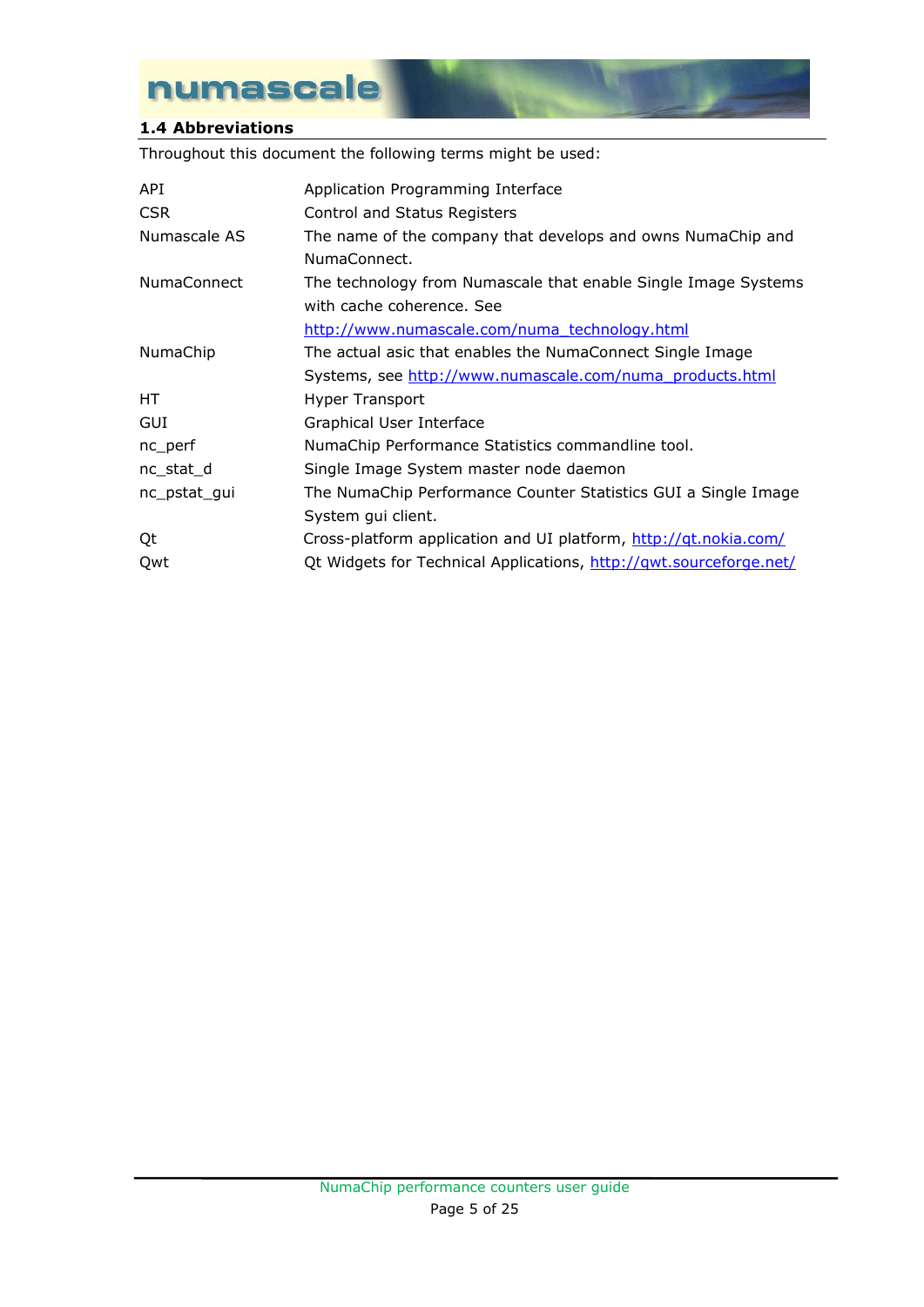

#### <span id="page-5-0"></span>**2 NUMACHIP PERFORMANCE REGISTERS**

The NumaChip performance registers are reachable through global csr accesses. There are 8 programmable performance counters. They are documented in the DNC\_CSR.pdf [1].

The picture below illustrates how to select a source for your performance counter. There are eight different sources to choose from:

Select = 0, REM/SPrb Select = 1, REM/HReq Select = 2, LOC/SReq Select = 3, LOC/HPrb Select = 4, CData Select = 5, FTag Select =  $6$ , MCTag Select = 7, cHT-Cave



#### **Figure 1: NumaChip Performance Counters**

For each of the eight sources you can choose to program a signal:

Select = 0, REM/SPrb :

// // 7 - SCC-Request Invalidate (shared => invalid)

- // 6 SCC-Request Read (modified => shared)
- // 5 SCC-Request Read and Invalidate (modified => invalid)
- // 4 SCC-Request Aliased Invalidate (shared => invalid)
- // 3 SCC-Request Aliased Read and Invalidate (modified => invalid)
- // 2 SCC-Request with SPrb conflict
- // 1 SCC-Request with HReq conflict
- // 0 Cache data access
- //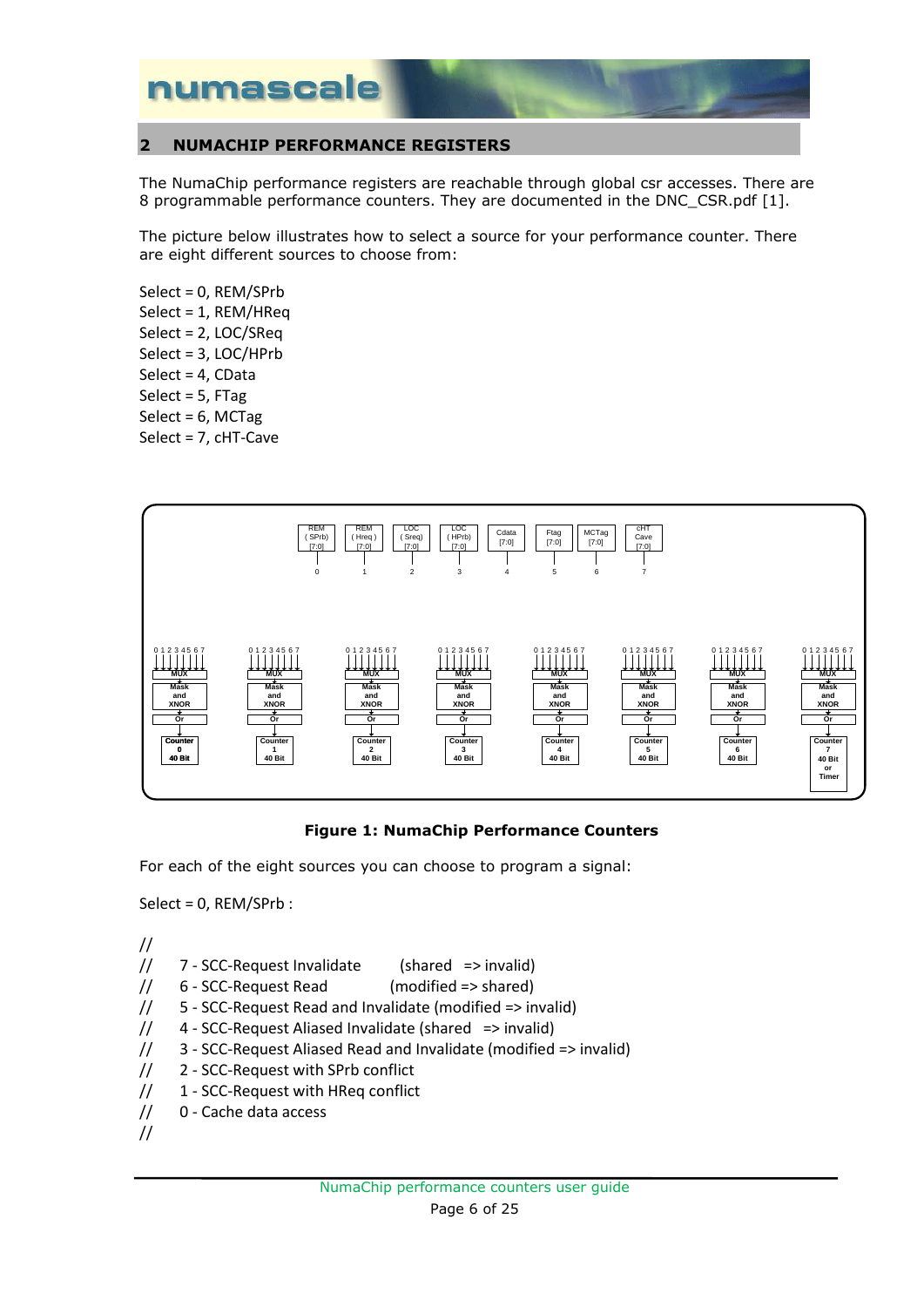Select = 1, REM/HReq:

- // 7 HT-Request start processing
- // 6 HT-Request with ctag miss
- // 5 HT-Request with ctag hit
- // 4 HT-Request with HReq conflict
- // 3 HT-Request with SPrb conflict
- // 2 HT-command unknown
- // 1 Broadcast messages
- // 0 Direct interrupt (no broadcast)
- //

Select = 2, LOC/SReq:

- // 7 Interrupt request
- // 6 Config Space request
- // 5 VictimBlk request
- // 4 VictimBlk conflict
- // 3 SCC conflict
- // 2 SCC discard
- // 1 SCC request (all)
- // 0 Error in interrupt
- //

Select = 3, LOC/HPrb:

- // 7 HT lock pending
- // 6 VictimBlk conflict
- // 5 HT-probe with next-state=invalidate
- // 4 SCC retries
- // 3 SCC requests
- // 2 HT-probe on own request
- // 1 HT-probe with next-state=shared
- // 0 HT-probe to non-shared memory
- //

Select = 4, CData:

- // 7 CData write request from REM/HReq
- // 6 CData write request from REM/HReq accepted
- // 5 CData read request from REM/HReq
- // 4 CData read request from REM/HReq accepted
- // 3 CData write request from REM/SPrb
- // 2 CData write request from REM/SPrb accepted
- // 1 CData read request from REM/SPrb
- // 0 CData read request from REM/SPrb accepted
- //

Select = 5, FTag: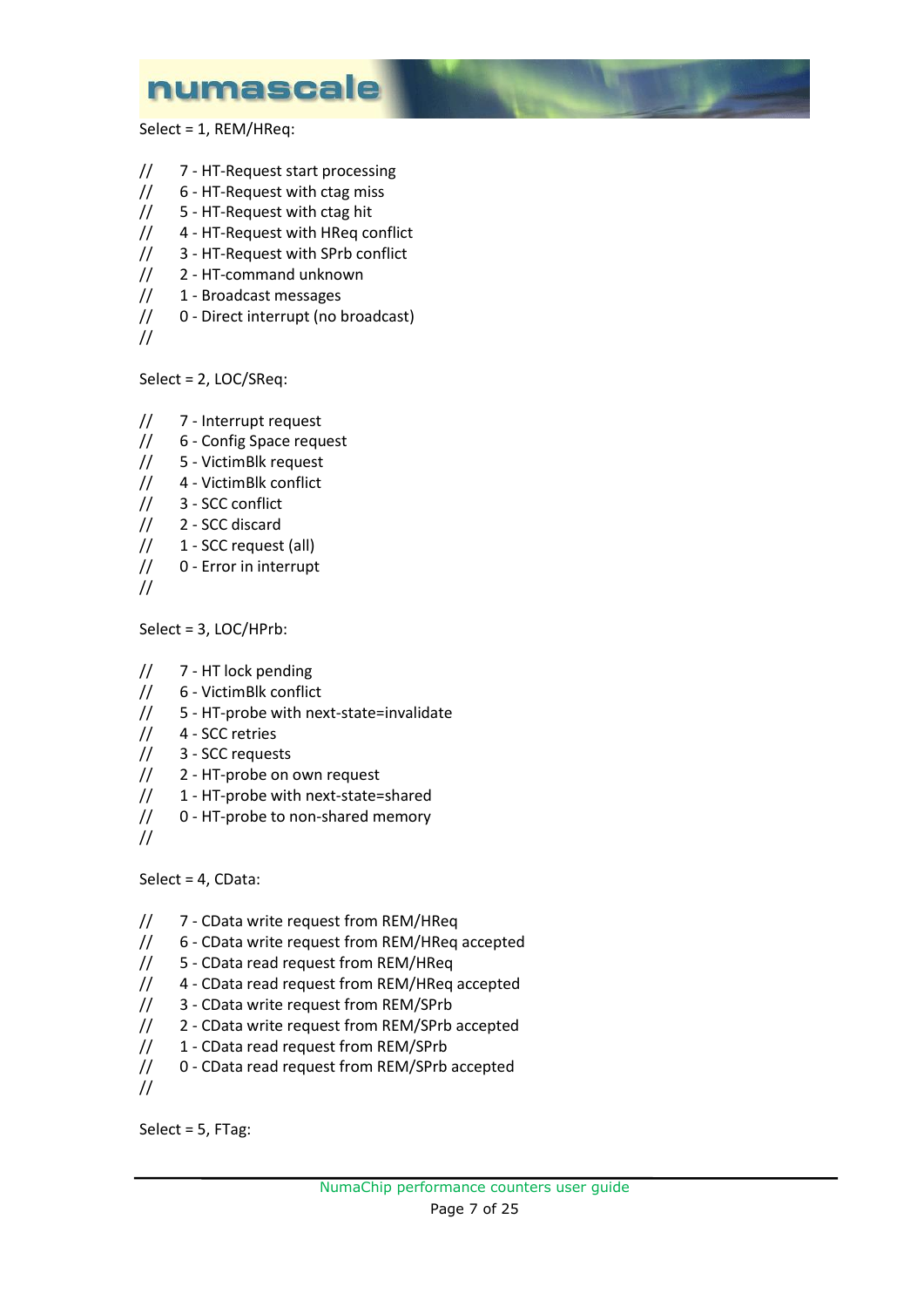- // 7 Tag update valid from MCTag
- // 6 Tag read valid from MCTag
- // 5 MCTag request
- // 4 Tag response valid from MCTag to LOC/HPrb
- // 3 Unused
- // 2 Tag response valid from prefetch to LOC/HPrb
- // 1 Unused
- // 0 Tag request from LOC/HPrb
- //

Select = 6, MCTag:

- // 7 Unused
- // 6 Prefetch buffer address hit
- // 5 Prefetch buffer full hit
- // 4 Tag request from REM/HReq
- // 3 CTag cache hit
- // 2 CTag cache miss
- // 1 DRAM read request
- // 0 DRAM read request delayed
- //

Select = 7, cHT-Cave:

- // 7 Outgoing HT-Probe
- // 6 Outgoing HT-Response
- // 5 Outgoing posted HT-Request
- // 4 Outgoing non-posted HT-Request
- // 3 Incoming HT-Probe
- // 2 Incoming HT-Response
- // 1 Incoming posted HT-Request
- // 0 Incoming non-posted HT-Request
- //

The performance counters themselves are 40-bit registers. The NumaChip user space library gives full access to all of them.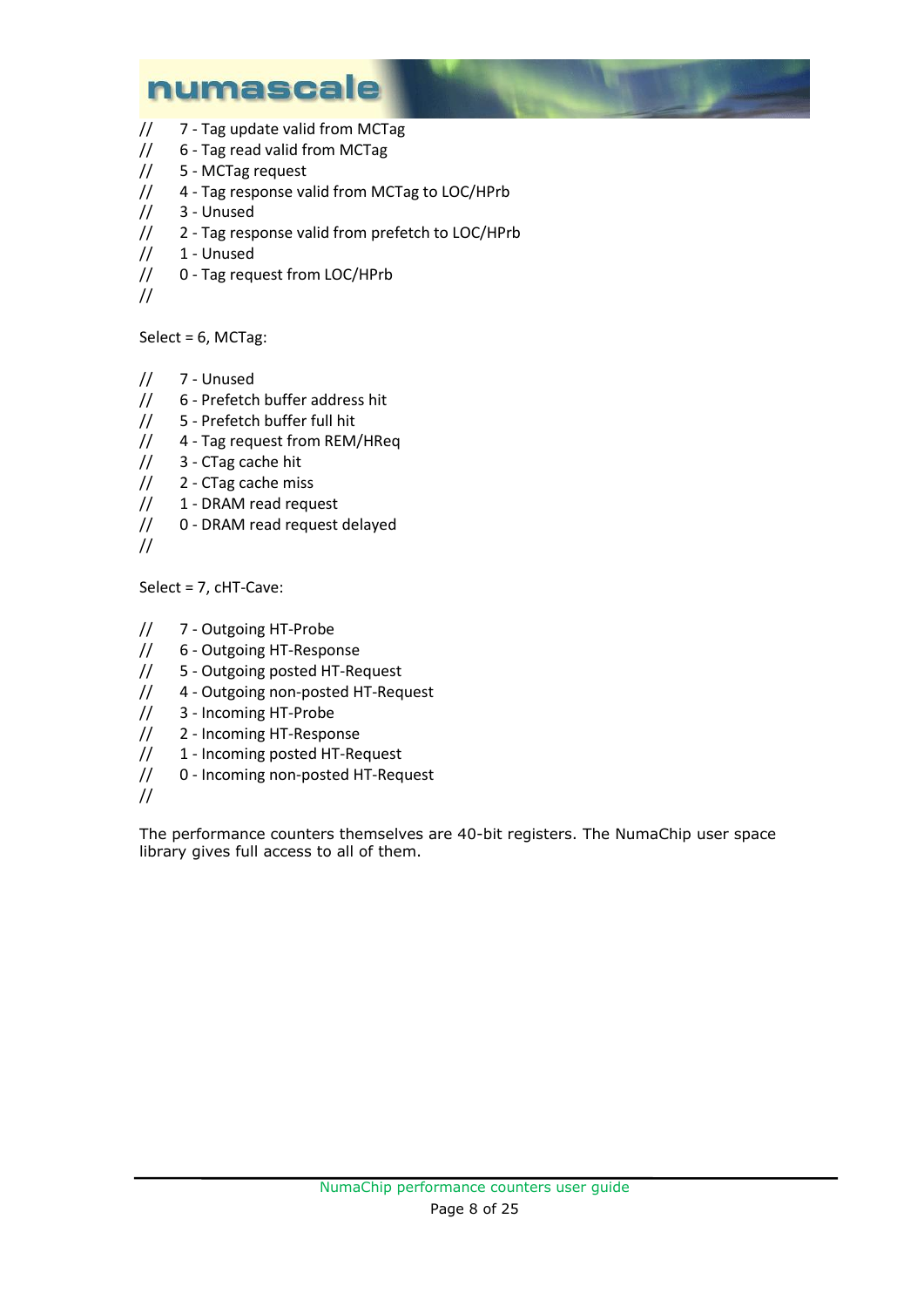#### <span id="page-8-0"></span>**3 NUMACHIP USER SPACE LIBRARY**

The NumaChip user space library is located in\_<https://github.com/numascale> To checkout use: [git@github.com:numascale/nc-utils.git.](mailto:git@github.com:numascale/nc-utils.git) The user space library will then be located in:

*user@compileserver:~/github/nc-utils/os/lib\$*

You can compile the library and master node applications by typing doing:

*user@compileserver:~/github/nc-utils/os\$ make*

The *make* operation will generate a *libnumachip\_user.so* file that is linked to by e.g the *nc\_perf* application.

The NumaChip user space library enables access to a set of functions that enable communication with all the NumaChips in the NumaConnect Single Image System. The API is defined in:

*[user@compileserver:~/github/nc-utils/os/numanhip\\_user.h](mailto:av@nymeria:~/github/nc-utils/os/numanhip_user.h)*

For the most relevent combination of performance counters programming there exists a NumaChip performance counter test library. The API is defined in:

*[user@compileserver:~/github/nc-utils/os/lib/pcounter\\_test.h](mailto:av@nymeria:~/github/nc-utils/os/lib/pcounter_test.h)*

The seond version of the NumaChip User Space Library no longer uses the \*.json file in order to identify all the NumaChips in the Single Image System.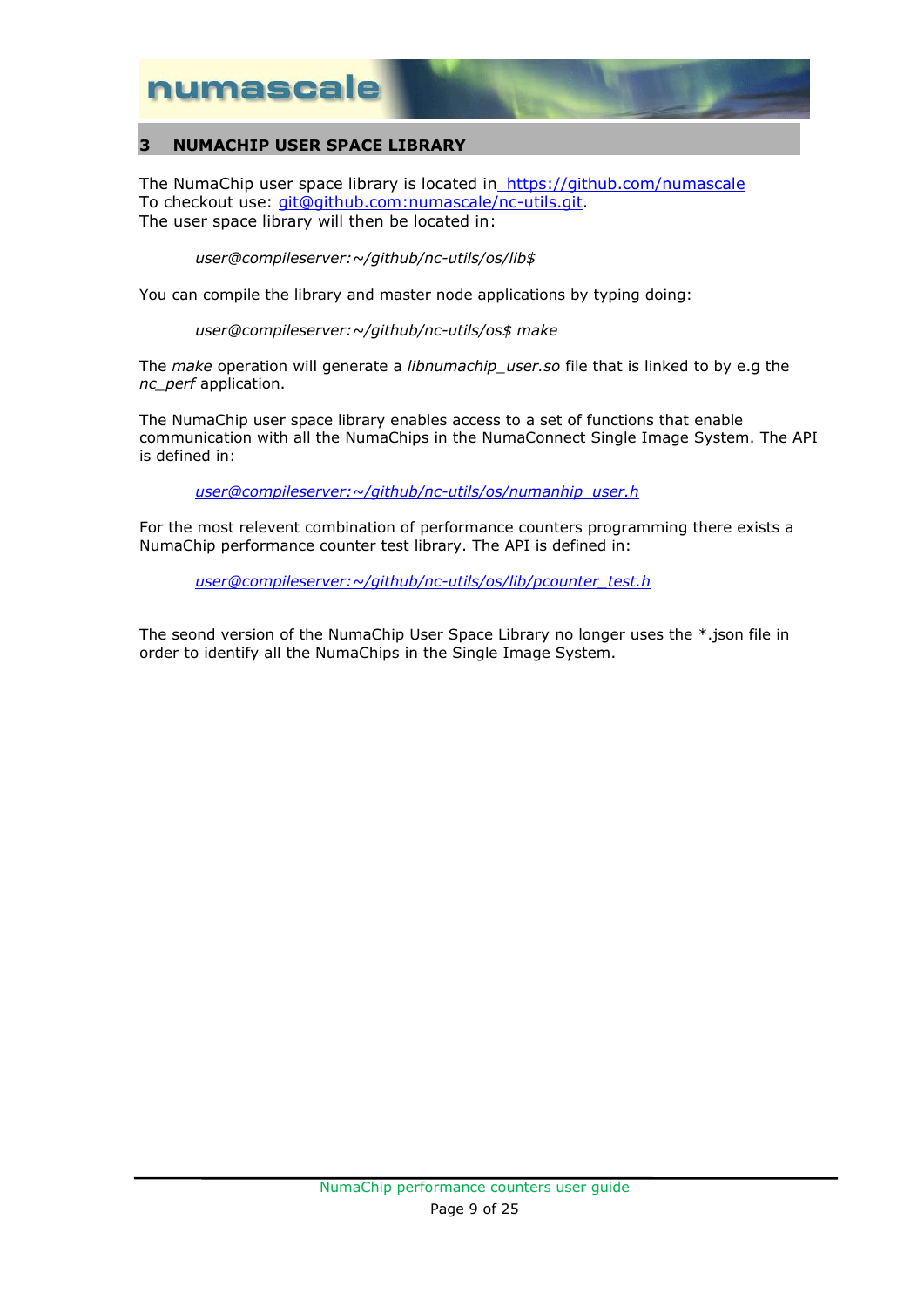#### <span id="page-9-0"></span>**4 NUMACHIP PERFORMANCE STATISTICS COMMANDLINE TOOL –**

#### **NC\_PERF**

A NumaChip performance statistics commandline tool, nc\_perf has been created for your convienience. It builds on top of the NumaChip user space library and the performance counter test library and provides full programming access to the performance counters described in chapter [2.](#page-5-0)

You can compile the library and master node applications by typing doing:

*user@compileserver:~/github/nc-utils/os\$ make*

In order to link with the NUMACHIP user space libarary you have to do:

*root@loop:/home/user/github/nc-utils/os/nc\_test/nc\_perf# export LD\_LIBRARY\_PATH=/home/user/github/nc-utils/os/lib:\$LD\_LIBRARY\_PATH*

A number of test scripts to efficiently operate nc perf has been added:

*root@loop:/home/user/github/nc-utils/os/nc\_test/nc\_perf# ls Makefile nc\_perf nc\_perf\_loop\_all\_cnt7.sh nc\_perf\_probe.sh nc\_perf\_short\_loop\_all.sh nc\_perf\_test\_node\_0.sh false\_params.sh mask\_twice\_busy\_test.sh nc\_perf.c nc\_perf\_loop\_all.sh nc\_perf\_read\_all.sh nc\_perf\_stop\_all.sh select-twice-test.sh root@loop:/home/user/github/nc-utils/os/nc\_test/nc\_perf#*

#### **4.1.1 nc\_perf test scripts**

If you look at the test scripts you will get an impression on how to program a counter e.g:

```
root@loop:/home/user/github/nc-utils/os/nc_test/nc_perf# cat 
nc_perf_test_node_0.sh
echo "Clear counters - node 0"
./nc_perf -counter-clear 0 0
./nc_perf -counter-clear 0 1
./nc_perf -counter-clear 0 2
./nc_perf -counter-clear 0 3
echo "Select them - only node 0"
./nc_perf -counter-select 0 0 1
./nc_perf -counter-select 0 1 1
./nc_perf -counter-select 0 2 6
./nc_perf -counter-select 0 3 6
echo "Mask node 0"
./nc_perf -counter-mask 0 0 6
./nc_perf -counter-mask 0 1 5
./nc_perf -counter-mask 0 2 3
./nc_perf -counter-mask 0 3 2
echo "read counter - node 0"
./nc_perf -counter-read 0 0
./nc_perf -counter-read 0 1
./nc_perf -counter-read 0 2
./nc_perf -counter-read 0 3
root@loop:/home/user/github/nc-utils/os/nc_test/nc_perf#
```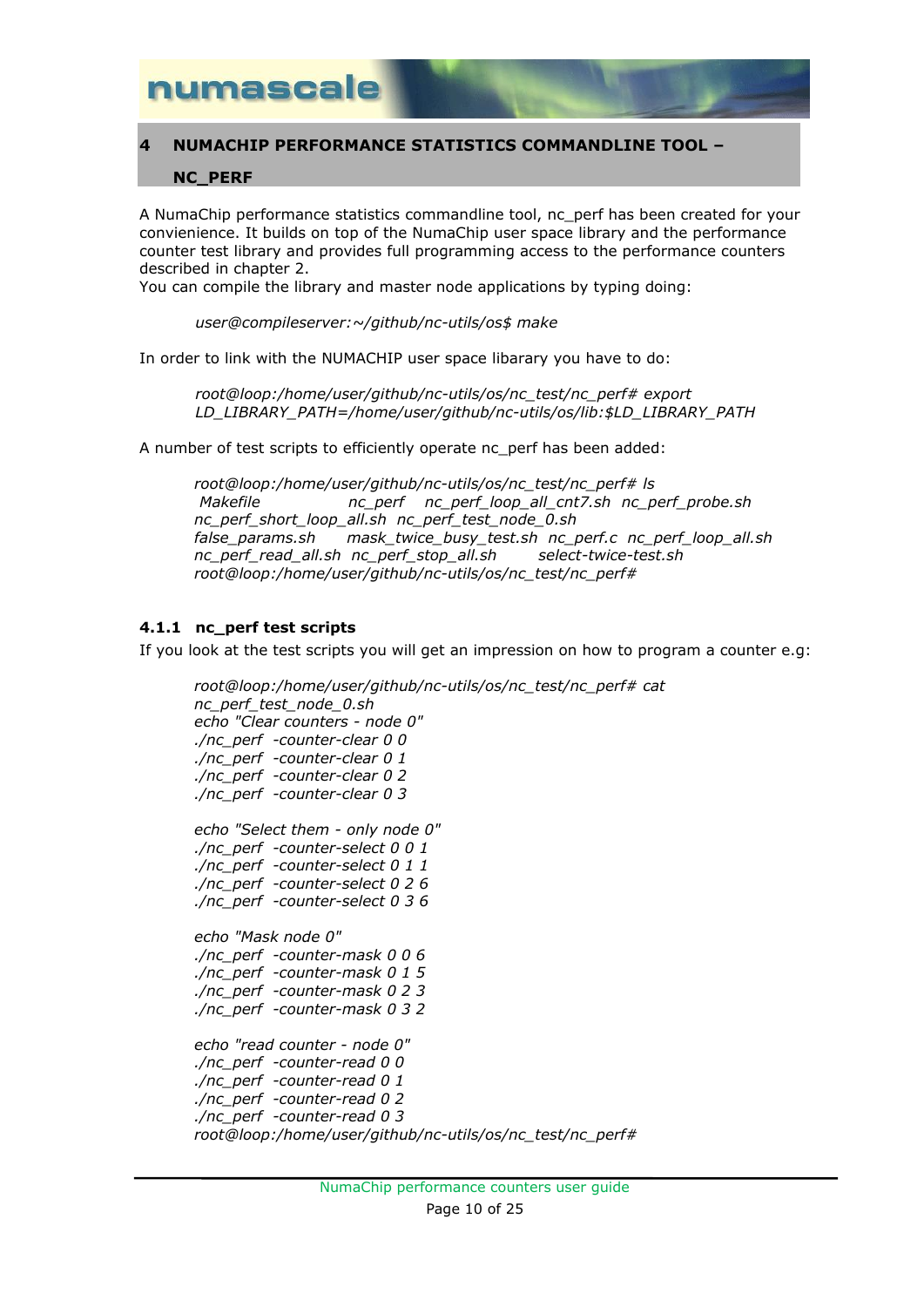

#### **4.1.2 nc\_perf help menu**

nc\_perf comes with an extensive help menu:

```
root@loop:/home/user/github/nc-utils/os/nc_test/nc_perf# ./nc_perf
./nc_perf <help "cmd" | "cmd">
where "cmd" is:
[-counter-select <node_index>|<'all'> <counterno> <mux value>]
[-counter-mask <node_index>|<'all'> <counterno> <mask value> ]
[-counter-stop <node_index>|<'all'> <counterno>]
[-counter-read <node_index>|<'all'> <counterno> ]
[-counter-clear <node_index>|<'all'> <counterno> ]
[-counter-start <node_index>|<'all'> <counterno> <mux value> <mask value>]
```
#### **4.1.3 Clear counters**

In order to learn more about the *counter-clear* command you may type:

*root@loop:/home/user/github/nc-utils/os/nc\_test/nc\_perf# ./nc\_perf help -counterclear Argument 2: -counter-clear ------------------------------------------ INVOLVED REGISTERS:---------------------- G3xF78 Select Counter G3xFA0 Compare and Mask of counter 0 G3xFA4 Compare and Mask of counter 1 G3xFA8 Compare and Mask of counter 2 G3xFAC Compare and Mask of counter 3 G3xFB0 Compare and Mask of counter 4 G3xFB4 Compare and Mask of counter 5 G3xFB8 Compare and Mask of counter 6 G3xFBC Compare and Mask of counter 7 G3xFC0 Performance counter 0 40-Bit (Upper Bits) G3xFC4 Performance counter 0 40-Bit (Lower Bits) G3xFC8 Performance counter 1 40-Bit (Upper Bits) G3xFCC Performance counter 1 40-Bit (Lower Bits) G3xFD0 Performance counter 2 40-Bit (Upper Bits) G3xFD4 Performance counter 2 40-Bit (Lower Bits) G3xFD8 Performance counter 3 40-Bit (Upper Bits) G3xFDC Performance counter 3 40-Bit (Lower Bits) G3xFE0 Performance counter 4 40-Bit (Upper Bits) G3xFE4 Performance counter 4 40-Bit (Lower Bits) G3xFE8 Performance counter 5 40-Bit (Upper Bits) G3xFEC Performance counter 5 40-Bit (Lower Bits) G3xFF0 Performance counter 6 40-Bit (Upper Bits) G3xFF4 Performance counter 6 40-Bit (Lower Bits) G3xFF8 Performance counter 7 40-Bit (Upper Bits) G3xFFC Performance counter 7 40-Bit (Lower Bits) ------------------------------------------ INVOLVED API FUNCTION:------------------- void NumaChip\_clear\_pcounter(struct NumaChip\_context \*cntxt, uint32\_t counterno, nc\_error\_t \*error); ------------------------------------------ EXAMPLE:---------------------------------- Clear counter by deleting Performance counter registry values, deselecting counter and clearing mask by writing api. Clear counter 0:*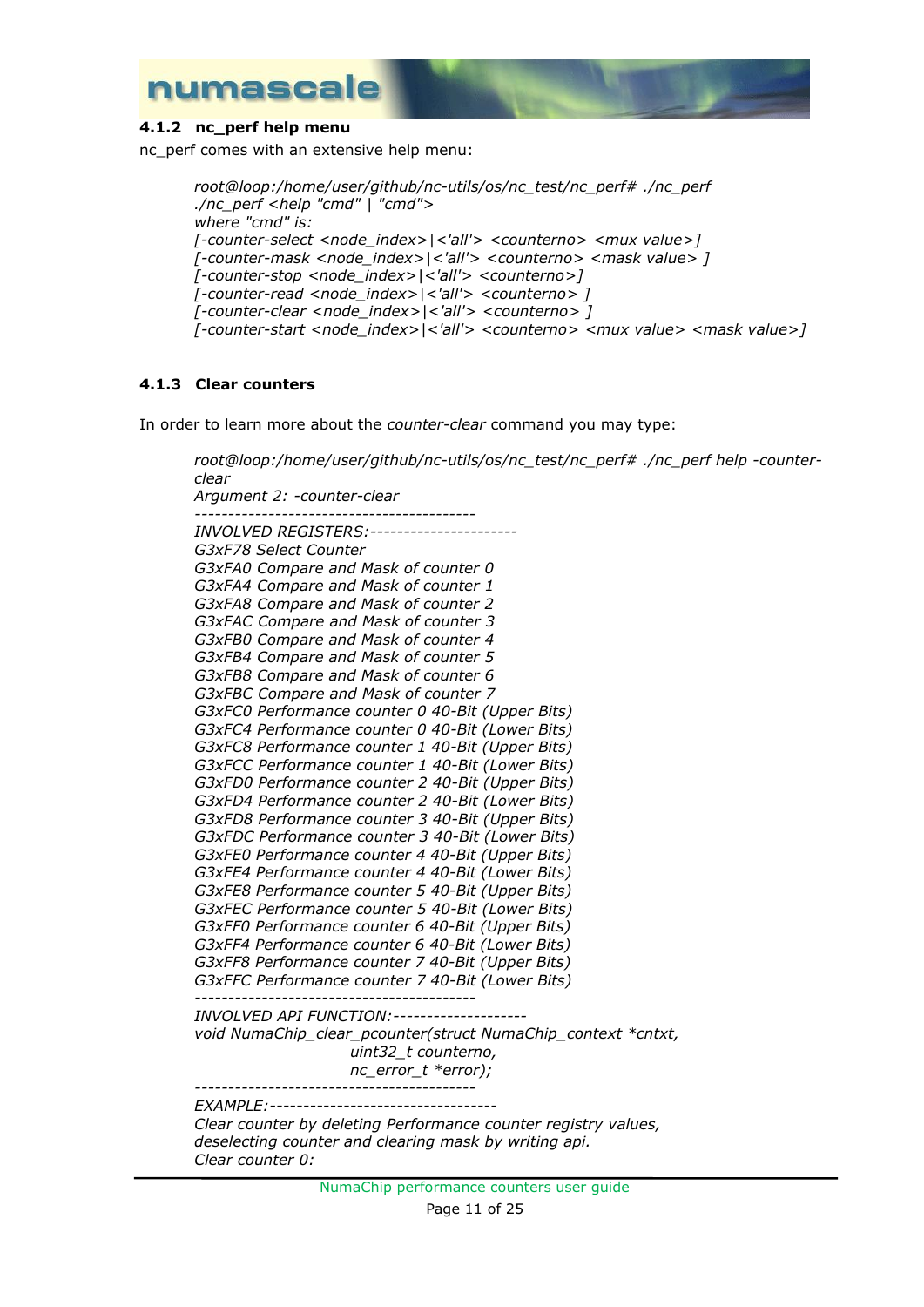

*------------------------------------------*

*OPERERATION:------------------------------ NumaChip\_clear\_pcounter(cntxt[node],0, &retval); ------------------------------------------*

*root@loop:/home/user/github/nc-utils/os/nc\_test/nc\_perf#*

#### **4.1.4 Select counters**

In order to learn more about the *counter-select* command you may type:

*root@loop:/home/user/github/nc-utils/os/nc\_test/nc\_perf# ./nc\_perf help -counterselect Argument 2: -counter-select ------------------------------------------ INVOLVED REGISTERS:---------------------- G3xF78 Select Counter ------------------------------------------ Reset: 0000 0000h ------------------------------------------ Bits Description ------------------------------------------ 31 RO Reserved 30:28 RW Select Counter 7: 27 RO Reserved 26:24 RW Select Counter 6: 23 RO Reserved 22:20 RW Select Counter 5: 19 RO Reserved 18:16 RW Select Counter 4: 15 RO Reserved 14:12 RW Select Counter 3: 11 RO Reserved 10:8 RW Select Counter 2: 7 RO Reserved 6:4 RW Select Counter 1: 3 RO Reserved 2:0 RW Select Counter 0: ------------------------------------------ ALLOWED VALUES---------------------------- ------------------------------------------ Select Counter eventreg: ------------------------------------------ 7 - cHT Cave [7:0] 6 - MCTag [7:0] 5 - FLAG [7:0] 4 - CDATA [7:0] 3 - LOC (HPrb) 2 - LOC (SPrb) [7:0] - 1 - REM (Hreq) [7:0] - Remote (L4) cache 0 - REM (SPrb) [7:0] - Probes from SCC ------------------------------------------ INVOLVED API FUNCTION:------------------- void NumaChip\_select\_pcounter(struct NumaChip\_context \*cntxt, uint32\_t counterno, uint32\_t eventreg, nc\_error\_t \*error); ------------------------------------------*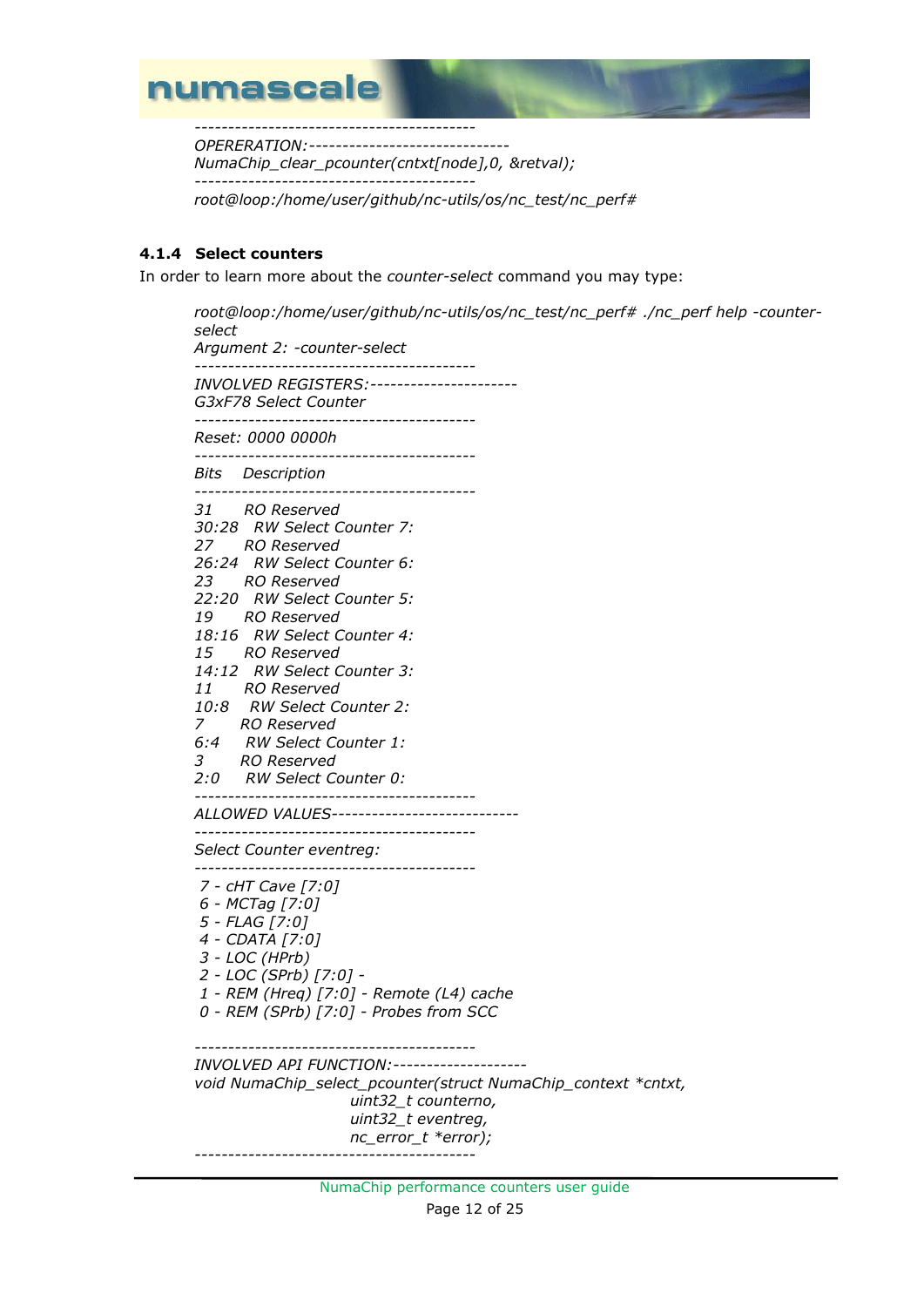

*EXAMPLE:----------------------------------*

*Select counter 0 for mux: 1 - REM (Hreq):*

*------------------------------------------ OPERERATION:------------------------------*

*NumaChip\_select\_pcounter(cntxt[node],0,0x1, &retval);*

*------------------------------------------*

*root@loop:/home/user/github/nc-utils/os/nc\_test/nc\_perf#*

#### **4.1.5 Mask counters**

In order to learn more about the *counter-mask* command you may type:

*root@loop:/home/user/github/nc-utils/os/nc\_test/nc\_perf# ./nc\_perf help -countermask Argument 2: -counter-mask ------------------------------------------ INVOLVED REGISTERS:---------------------- G3xF9C Timer for ECC / Counter 7 (if you select counter 7, then we will set this register for you.) G3xFA0 Compare and Mask of counter 0 G3xFA4 Compare and Mask of counter 1 G3xFA8 Compare and Mask of counter 2 G3xFAC Compare and Mask of counter 3 G3xFB0 Compare and Mask of counter 4 G3xFB4 Compare and Mask of counter 5 G3xFB8 Compare and Mask of counter 6 G3xFBC Compare and Mask of counter 7 ------------------------------------------ Reset: 0000 0000h ------------------------------------------ Bits Description ------------------------------------------ 31:16 RO Reserved 15:8 RW Compare of performance counter 7:0 RW Mask of performance counter ------------------------------------------ ------------------------------------------ ALLOWED VALUES---------------------------- ------------------------------------------ NumaChip\_mask\_counter - Apply counter mask*

*Select = 0, REM/SPrb :*

- *7 - SCC-Request Invalidate (shared => invalid)*
- *6 - SCC-Request Read (modified => shared)*
	- *5 - SCC-Request Read and Invalidate (modified => invalid)*
	- *4 - SCC-Request Aliased Invalidate (shared => invalid)*
	- *3 - SCC-Request Aliased Read and Invalidate (modified => invalid)*
	- *2 - SCC-Request with SPrb conflict*
	- *1 - SCC-Request with HReq conflict*
	- *0 - Cache data access*

*Select = 1, REM/HReq :*

- *7 - HT-Request start processing*
- *6 - HT-Request with ctag miss*
- *5 - HT-Request with ctag hit*
- *4 - HT-Request with HReq conflict*
- *3 - HT-Request with SPrb conflict*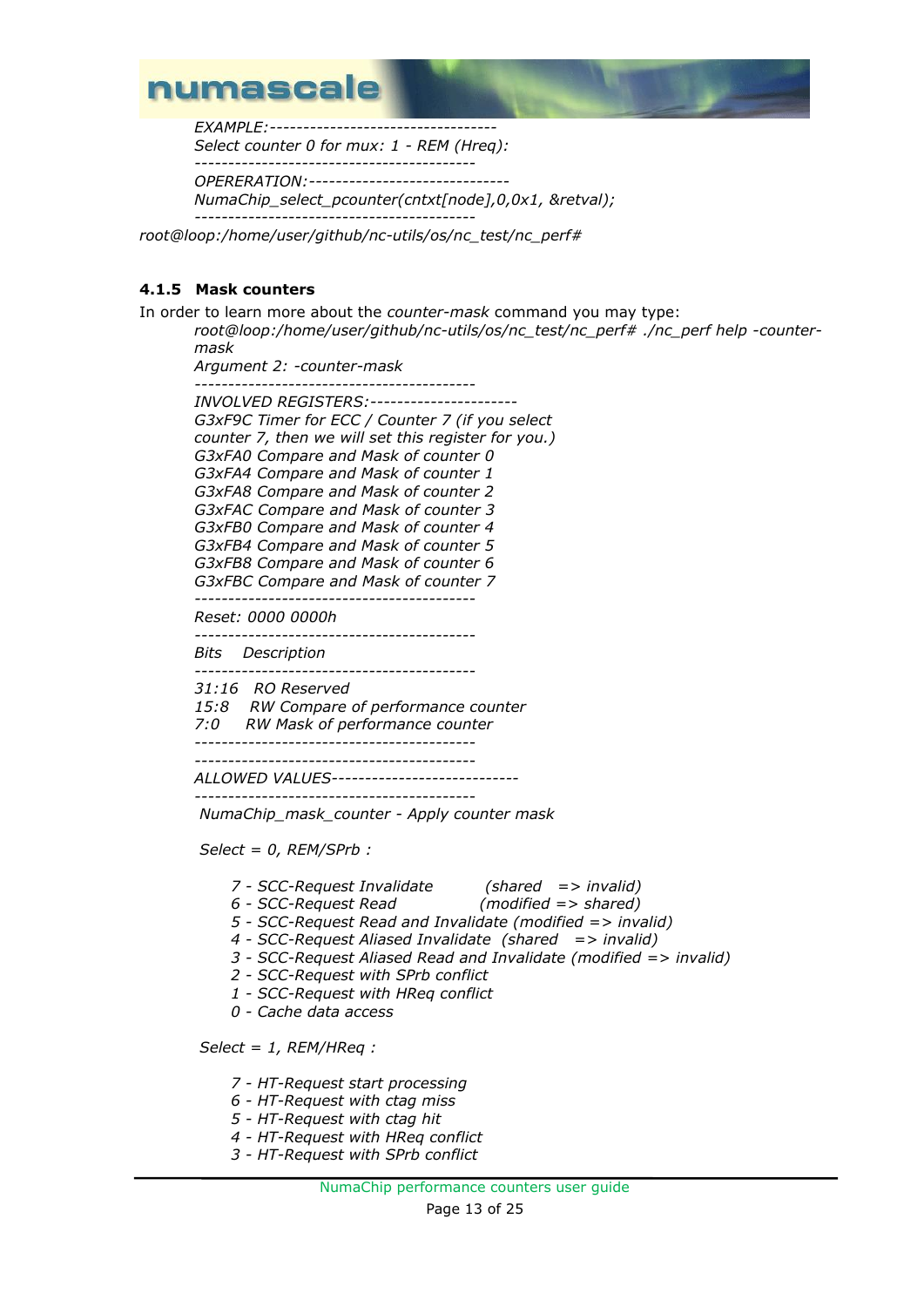- *2 - HT-command unknown*
- *1 - Broadcast messages*
- *0 - Direct interrupt (no broadcast)*

*Select = 2, LOC/SReq :*

- *7 - Interrupt request*
- *6 - Config Space request*
- *5 - VictimBlk request*
- *4 - VictimBlk conflict*
- *3 - SCC conflict*
- *2 - SCC discard*
- *1 - SCC request (all)*
- *0 - Error in interrupt*

*Select = 3, LOC/HPrb :*

- *7 - HT lock pending*
- *6 - VictimBlk conflict*
- *5 - HT-probe with next-state=invalidate*
- *4 - SCC retries*
- *3 - SCC requests*
- *2 - HT-probe on own request*
- *1 - HT-probe with next-state=shared*
- *0 - HT-probe to non-shared memory*

*Select = 4, CData :*

- *7 - CData write request from REM/HReq*
- *6 - CData write request from REM/HReq accepted*
- *5 - CData read request from REM/HReq*
- *4 - CData read request from REM/HReq accepted*
- *3 - CData write request from REM/SPrb*
- *2 - CData write request from REM/SPrb accepted*
- *1 - CData read request from REM/SPrb*
- *0 - CData read request from REM/SPrb accepted*

*Select = 5, FTag :*

- *7 - Tag update valid from MCTag*
- *6 - Tag read valid from MCTag*
- *5 - MCTag request*
- *4 - Tag response valid from MCTag to LOC/HPrb*
- *3 - Unused*
- *2 - Tag response valid from prefetch to LOC/HPrb*
- *1 - Unused*
- *0 - Tag request from LOC/HPrb*

*Select = 6, MCTag :*

- *7 - Unused*
- *6 - Prefetch buffer address hit*
- *5 - Prefetch buffer full hit*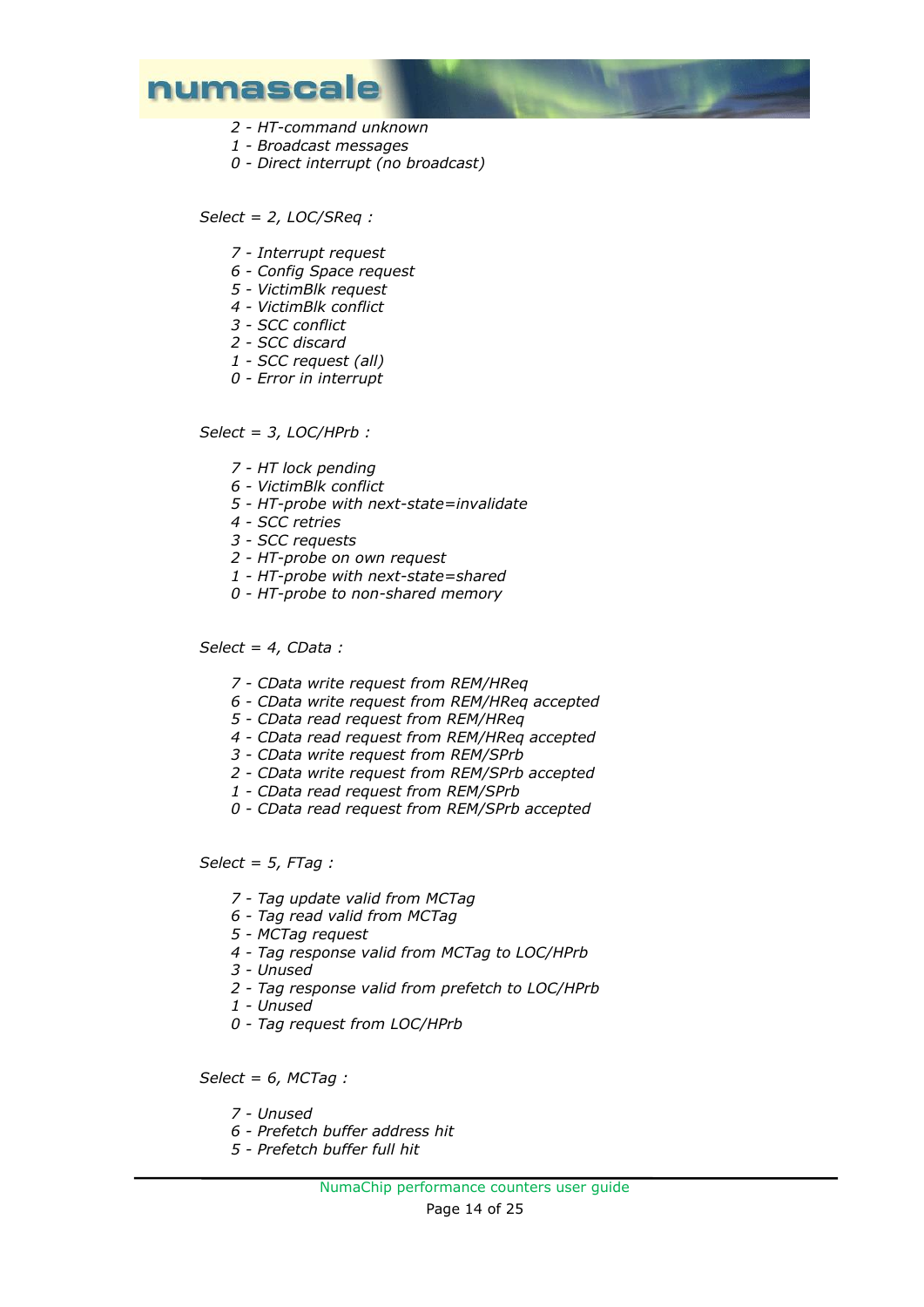

- *4 - Tag request from REM/HReq*
- *3 - CTag cache hit*
- *2 - CTag cache miss*
- *1 - DRAM read request*
- *0 - DRAM read request delayed*

*Select = 7, cHT-Cave :*

- *7 - Outgoing HT-Probe*
- *6 - Outgoing HT-Response*
- *5 - Outgoing posted HT-Request*
- *4 - Outgoing non-posted HT-Request*
- *3 - Incoming HT-Probe*
- *2 - Incoming HT-Response*
- *1 - Incoming posted HT-Request*
- *0 - Incoming non-posted HT-Request*

*Documentation is in hdl: assign prfMask0 = CSR\_H2S\_G3xFA0[`prfMask0Range]; assign prfCom0 = CSR\_H2S\_G3xFA0[`prfCom0Range]; assign pc0Event = |(prfMask0 & (prfCom0 ~^ Sel0Event)); ------------------------------------------ INVOLVED API FUNCTION:-------------------- Select mask by writing api: void NumaChip\_mask\_pcounter(struct NumaChip\_context \*cntxt, uint32\_t counterno, uint32\_t mask, nc\_error\_t \*error); ------------------------------------------ EXAMPLE:---------------------------------- For selected counter 0 mux: 1 - REM (Hreq). Mask 6 - HT-Request with ctag miss: ------------------------------------------ OPERERATION:------------------------------ NumaChip\_mask\_pcounter(cntxt[node],0,6, &retval); ----------------------------------------- root@loop:/home/user/github/nc-utils/os/nc\_test/nc\_perf#*

#### **4.1.6 Read counters**

In order to learn more about the *counter-read* command you may type:

*root@loop:/home/user/github/nc-utils/os/nc\_test/nc\_perf# ./nc\_perf help -counterread Argument 2: -counter-read ------------------------------------------ INVOLVED REGISTERS:---------------------- G3xFC0 Performance counter 0 40-Bit (Upper Bits) G3xFC4 Performance counter 0 40-Bit (Lower Bits) G3xFC8 Performance counter 1 40-Bit (Upper Bits) G3xFCC Performance counter 1 40-Bit (Lower Bits) G3xFD0 Performance counter 2 40-Bit (Upper Bits) G3xFD4 Performance counter 2 40-Bit (Lower Bits) G3xFD8 Performance counter 3 40-Bit (Upper Bits)*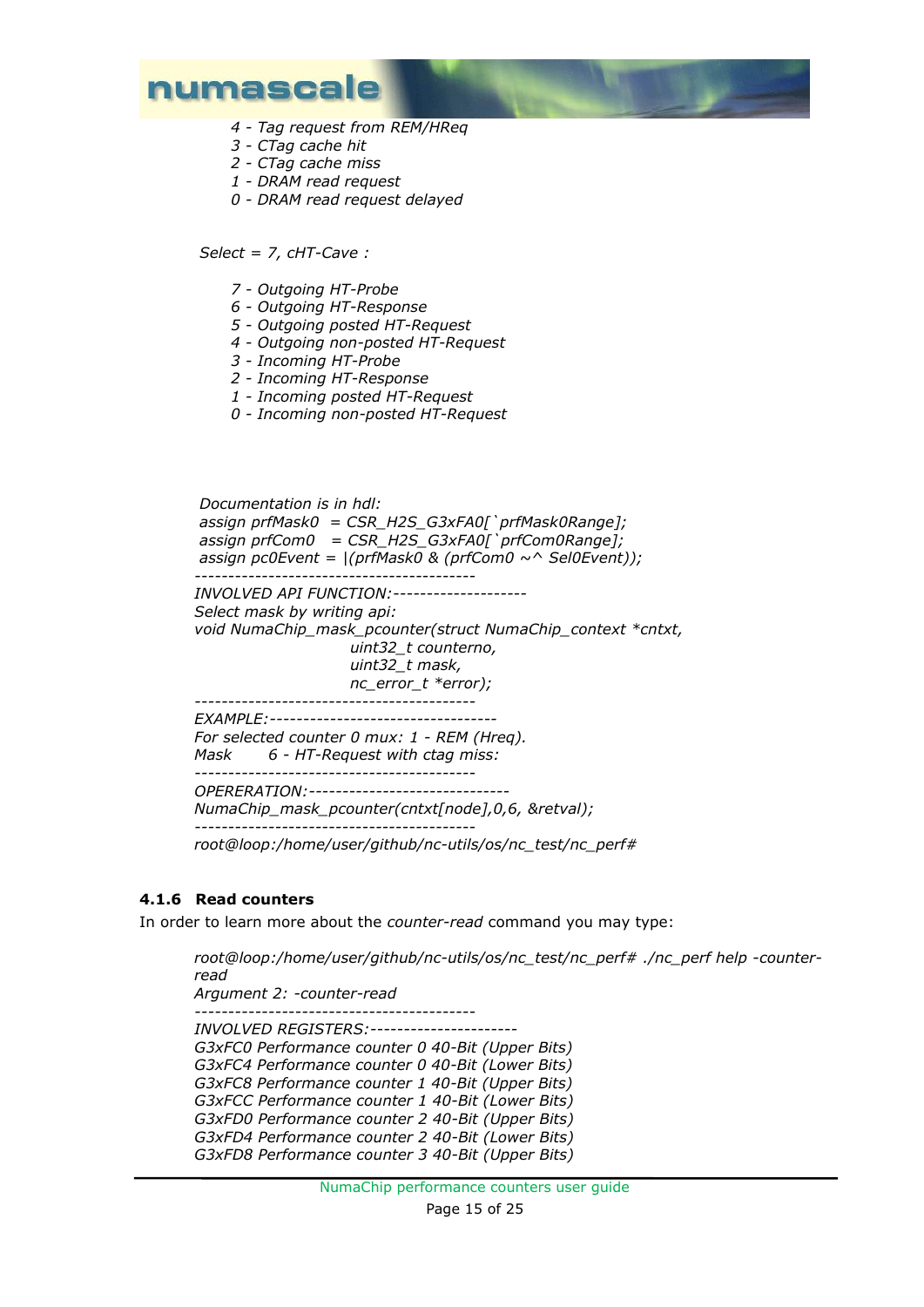

| G3xFDC Performance counter 3 40-Bit (Lower Bits)<br>G3xFE0 Performance counter 4 40-Bit (Upper Bits)<br>G3xFE4 Performance counter 4 40-Bit (Lower Bits)<br>G3xFE8 Performance counter 5 40-Bit (Upper Bits)<br>G3xFEC Performance counter 5 40-Bit (Lower Bits)<br>G3xFF0 Performance counter 6 40-Bit (Upper Bits)<br>G3xFF4 Performance counter 6 40-Bit (Lower Bits)<br>G3xFF8 Performance counter 7 40-Bit (Upper Bits)<br>G3xFFC Performance counter 7 40-Bit (Lower Bits) |
|----------------------------------------------------------------------------------------------------------------------------------------------------------------------------------------------------------------------------------------------------------------------------------------------------------------------------------------------------------------------------------------------------------------------------------------------------------------------------------|
| ---------------------------<br><i>INVOLVED API FUNCTION:--------------------</i><br>uint64_t NumaChip_get_pcounter(struct NumaChip_context *cntxt,<br>uint32_t counterno,<br>$nc_error_t *error);$<br>--------------------------                                                                                                                                                                                                                                                 |
| <i>EXAMPLE:-----------------------------</i><br>Read the counters Performance counter registry values, e.g of counter 0:                                                                                                                                                                                                                                                                                                                                                         |
| OPERERATION:-----------------------------<br>uint64_t val=NumaChip_read_pcounter(cntxt[node],0 &retval);                                                                                                                                                                                                                                                                                                                                                                         |

*root@loop:/home/user/github/nc-utils/os/nc\_test/nc\_perf#*

#### **4.1.7 Stop counters**

In order to learn more about the *counter-stop* command you may type:

*root@loop:/home/user/github/nc-utils/os/nc\_test/nc\_perf# ./nc\_perf help -counterstop Argument 2: -counter-stop ------------------------------------------ INVOLVED REGISTERS:---------------------- G3xF78 Select Counter G3xFA0 Compare and Mask of counter 0 G3xFA4 Compare and Mask of counter 1 G3xFA8 Compare and Mask of counter 2 G3xFAC Compare and Mask of counter 3 G3xFB0 Compare and Mask of counter 4 G3xFB4 Compare and Mask of counter 5 G3xFB8 Compare and Mask of counter 6 G3xFBC Compare and Mask of counter 7 G3xF9C Timer for ECC / Counter 7 (if you select counter 7, then we will set this register for you.) ------------------------------------------ INVOLVED API FUNCTION:-------------------- Stop counter by deselecting counter and clearing mask by writing api: void NumaChip\_stop\_pcounter(struct NumaChip\_context \*cntxt, uint32\_t counterno, nc\_error\_t \*error); ------------------------------------------ EXAMPLE:---------------------------------- Stop counter 0 by clearing the select and mask register and corresponding counter register without clearing the number of counts: ------------------------------------------ OPERERATION:------------------------------ NumaChip\_stop\_pcounter(cntxt[node],0, &retval); ------------------------------------------*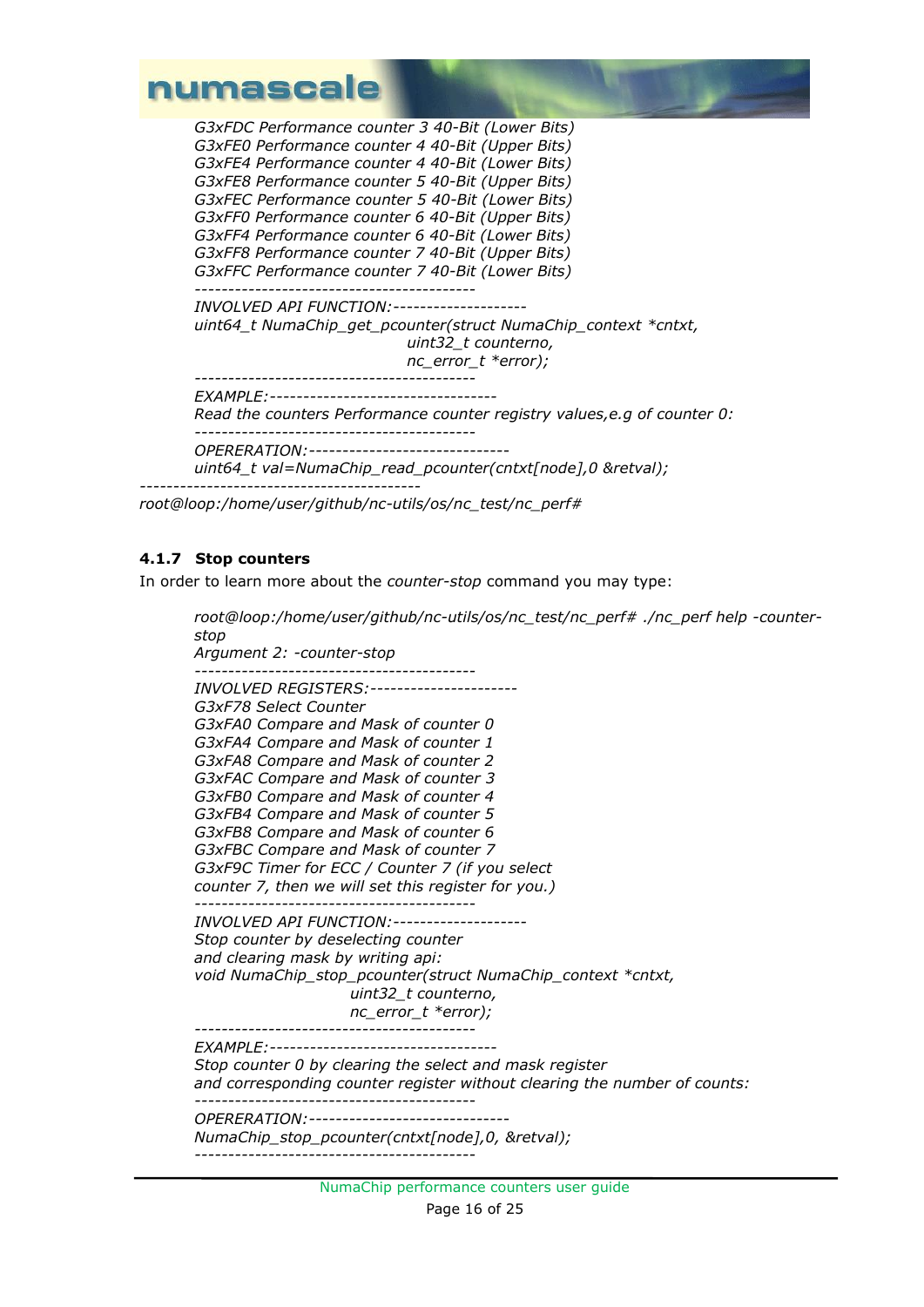

*root@loop:/home/user/github/nc-utils/os/nc\_test/nc\_perf#*

#### **4.1.8 Start counters**

In order to learn more about the *counter-start* command you may type:

*root@loop:/home/user/github/nc-utils/os/nc\_test/nc\_perf# ./nc\_perf help -counterstart Argument 2: -counter-start ------------------------------------------ INVOLVED REGISTERS:---------------------- G3xF78 Select Counter G3xF9C Timer for ECC / Counter 7 (if you select counter 7, then we will set this register for you.) G3xFA0 Compare and Mask of counter 0 G3xFA4 Compare and Mask of counter 1 G3xFA8 Compare and Mask of counter 2 G3xFAC Compare and Mask of counter 3 G3xFB0 Compare and Mask of counter 4 G3xFB4 Compare and Mask of counter 5 G3xFB8 Compare and Mask of counter 6 G3xFBC Compare and Mask of counter 7 G3xFC0 Performance counter 0 40-Bit (Upper Bits) G3xFC4 Performance counter 0 40-Bit (Lower Bits) G3xFC8 Performance counter 1 40-Bit (Upper Bits) G3xFCC Performance counter 1 40-Bit (Lower Bits) G3xFD0 Performance counter 2 40-Bit (Upper Bits) G3xFD4 Performance counter 2 40-Bit (Lower Bits) G3xFD8 Performance counter 3 40-Bit (Upper Bits) G3xFDC Performance counter 3 40-Bit (Lower Bits) G3xFE0 Performance counter 4 40-Bit (Upper Bits) G3xFE4 Performance counter 4 40-Bit (Lower Bits) G3xFE8 Performance counter 5 40-Bit (Upper Bits) G3xFEC Performance counter 5 40-Bit (Lower Bits) G3xFF0 Performance counter 6 40-Bit (Upper Bits) G3xFF4 Performance counter 6 40-Bit (Lower Bits) G3xFF8 Performance counter 7 40-Bit (Upper Bits) G3xFFC Performance counter 7 40-Bit (Lower Bits) ------------------------------------------ INVOLVED API FUNCTION:-------------------- ------------------------------------------ NumaChip\_start\_pcounter is just doing clear, select and mask in one step. Checkout ./nc\_perf help -counter-clear, -counter-select and -counter-mask for more details for eventreg and mask. ----------------------------------------- void NumaChip\_start\_pcounter(struct NumaChip\_context \*cntxt, uint32\_t counterno, uint32\_t eventreg, uint32\_t mask, nc\_error\_t \*error); ------------------------------------------ EXAMPLE:---------------------------------- Clear counter by deleting Performance counter registry values, deselecting counter and clearing mask by writing api: Clear counter 0: Select counter 0 for mux: 1 - REM (Hreq): Select mask 6 - HT-Request with ctag miss: ------------------------------------------ OPERERATION:------------------------------*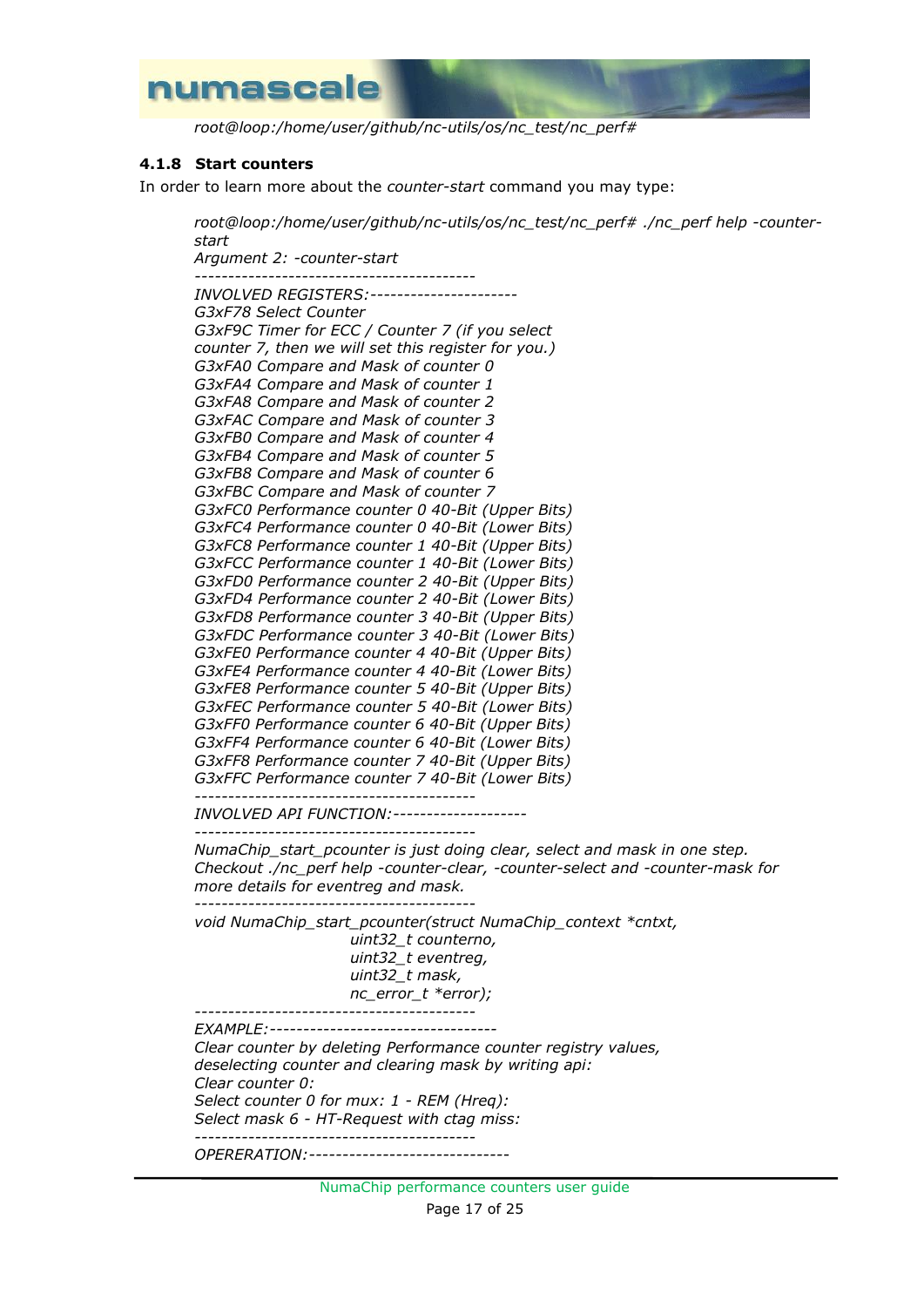

*NumaChip\_start\_pcounter(cntxt[node],0,1,6 &retval); ----------------------------------------- root@loop:/home/user/github/nc-utils/os/nc\_test/nc\_perf#*

#### **4.1.9 nc\_perf example**

*root@loop:/home/user/github/nc-utils/os/nc\_test/nc\_perf# ./nc\_perf\_probe.sh Clear all counters - node 0 Select them - only node 0 Mask node 0 read counter - node 0 Reading counter node 0 counterno 6 = 2733 Reading counter node 0 counterno 7 = 15156 root@loop:/home/user/github/nc-utils/os/nc\_test/nc\_perf# cat nc\_perf\_probe.sh echo "Clear all counters - node 0" ./nc\_perf -counter-clear 0 6 ./nc\_perf -counter-clear 0 7*

*echo "Select them - only node 0" ./nc\_perf -counter-select 0 6 7 ./nc\_perf -counter-select 0 7 7*

*echo "Mask node 0" ./nc\_perf -counter-mask 0 6 7 ./nc\_perf -counter-mask 0 7 3*

*echo "read counter - node 0" ./nc\_perf -counter-read 0 6 ./nc\_perf -counter-read 0 7*

*root@loop:/home/user/github/nc-utils/os/nc\_test/nc\_perf#*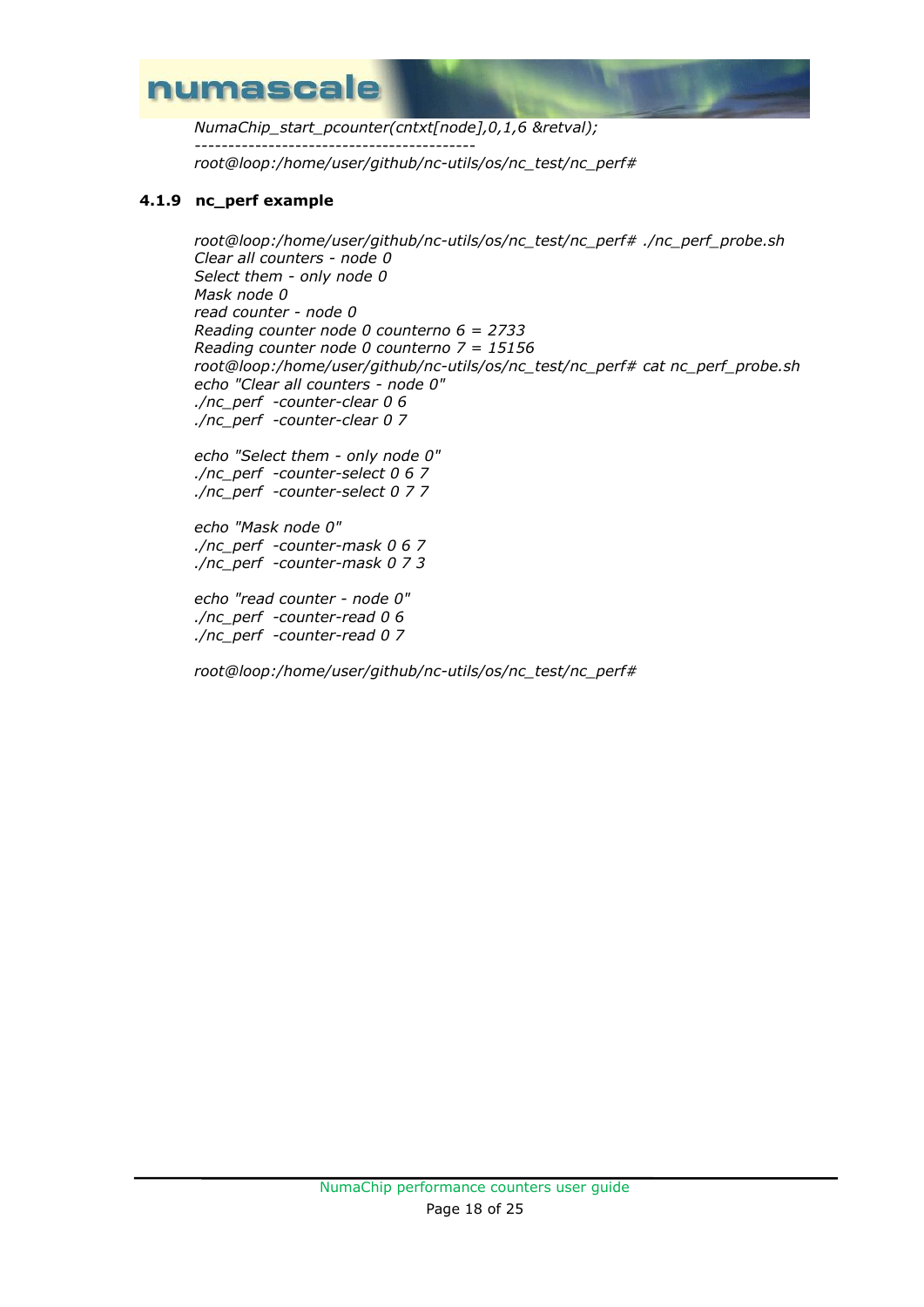

#### <span id="page-18-0"></span>**5 NUMACHIP PERFORMANCE STATISTICS GUI – NC\_PSTATS\_GUI**

The NumaChip Performance Statistics GUI is written on top of Qt Widgets for Technical Applications, Qwt, [http://qwt.sourceforge.net/.](http://qwt.sourceforge.net/) This means that you need to link to both Qt libaries,<http://qt.nokia.com/> and Qwt libaries.

The NumaChip Performance Statistics GUI typically runs on machine that is seperated from the actual NumaConnect Single System Image Cluster.

Currently the the NumaChip Performance Statistics GUI operates on Windows 7 and X11 systems. As the NumaChip Performance Statistics GUI is written using Qwt it will run on any platform that Qwt supports, e.g Linux, Mac and Windows.

For the NumaChip Performance Statistics GUI simply type

*c:\nc-utils\os\nc\_gui\nc\_pstat\_gui\Debug> nc\_pstat\_gui.exe -cache <IP address of Single Image System Master Node Daemon>:<portno used by Single Image System Master Node Daemon>*

like this

*c:\nc-utils\os\nc\_gui\nc\_pstat\_gui\Debug> nc\_pstat\_gui.exe -cache 172.16.100.186 7070*

If you will like to play with the tool without having a Single Image System Master Node Daemon you may do

*c:\nc-utils\os\nc\_gui\nc\_pstat\_gui\Debug> nc\_pstat\_gui.exe –simulate <number of nodes>*

If you do not want to start the application from commandline you can put this information in a bat-file, e.g nc\_pstat\_cache.bat.

The NumaChip Performance Statistics GUI shows 5 different graphs:

- NumaChip Cache Hitrate (%) snapshot (per second)/time
- NumaChip Cache Hitrate (%) distribution pr. NumaChip. Both the average Cache Hitrate and the current snapshot (last second) is displayed for each NumaChip in the system.
- The NumaChip Total Number of Transactions In/Out pr. NumaChip is displayed. By NumaChip Number of Transactions In/Out we mean cHT-Cave Incoming and Outgoing non-posted HT-Request
- The NumaChip Number of Transactions In/Out snapshot (per second)/time. By NumaChip Number of Transactions In/Out we mean cHT-Cave Incoming and Outgoing non-posted HT-Request
- The NumaChip Total Number of Probes pr. NumaChip is displayed. By NumaChip Number of Probes we mean Incoming/Outgoing probe HT-Request.

#### **5.1.1 NumaChip Cache Hitrate snapshot (per second)/time**

The tab shows a graph displaying cache hitrate (%) per second over time. The number of accesses to the cache per update is displayed in the legend text for each remote cache. The graph monitors the cache hit ratio for all remote caches (L4 NumaConnect type caches) in the NumaConnect Single Image System. The example below shows this information on a NumaConnect Single Image System using four NumaChips: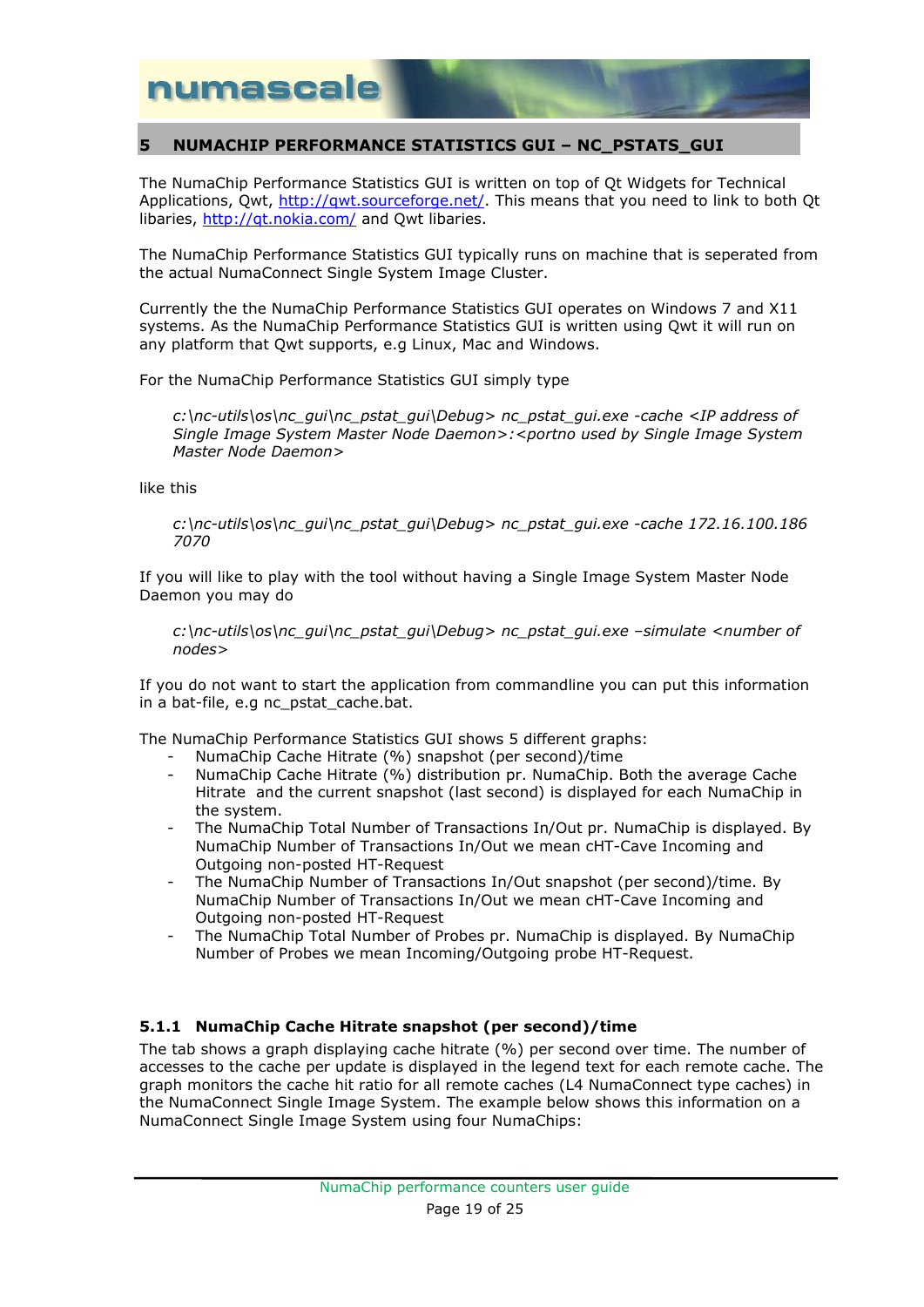

**Figure 2: NumaChip Cache Hitrate (per second)/time**

#### **5.1.2 NumaChip Cache Hitrate distribution pr. NumaChip**

This tab shows a histogram displaying a cache hitrate (%) snapshot (shown in blue color) on top of an average (shown in red) cache hitrate over time (red over blue gives purple). The number of accesses to the cache per update is displayed in the legend text for each remote cache. The histogram monitors the cache hit ratio for all remote caches (L4 NumaConnect type caches) in the NumaConnect Single Image System.



**Figure 3: NumaChip Cache Hitrate distribution pr. NumaChip**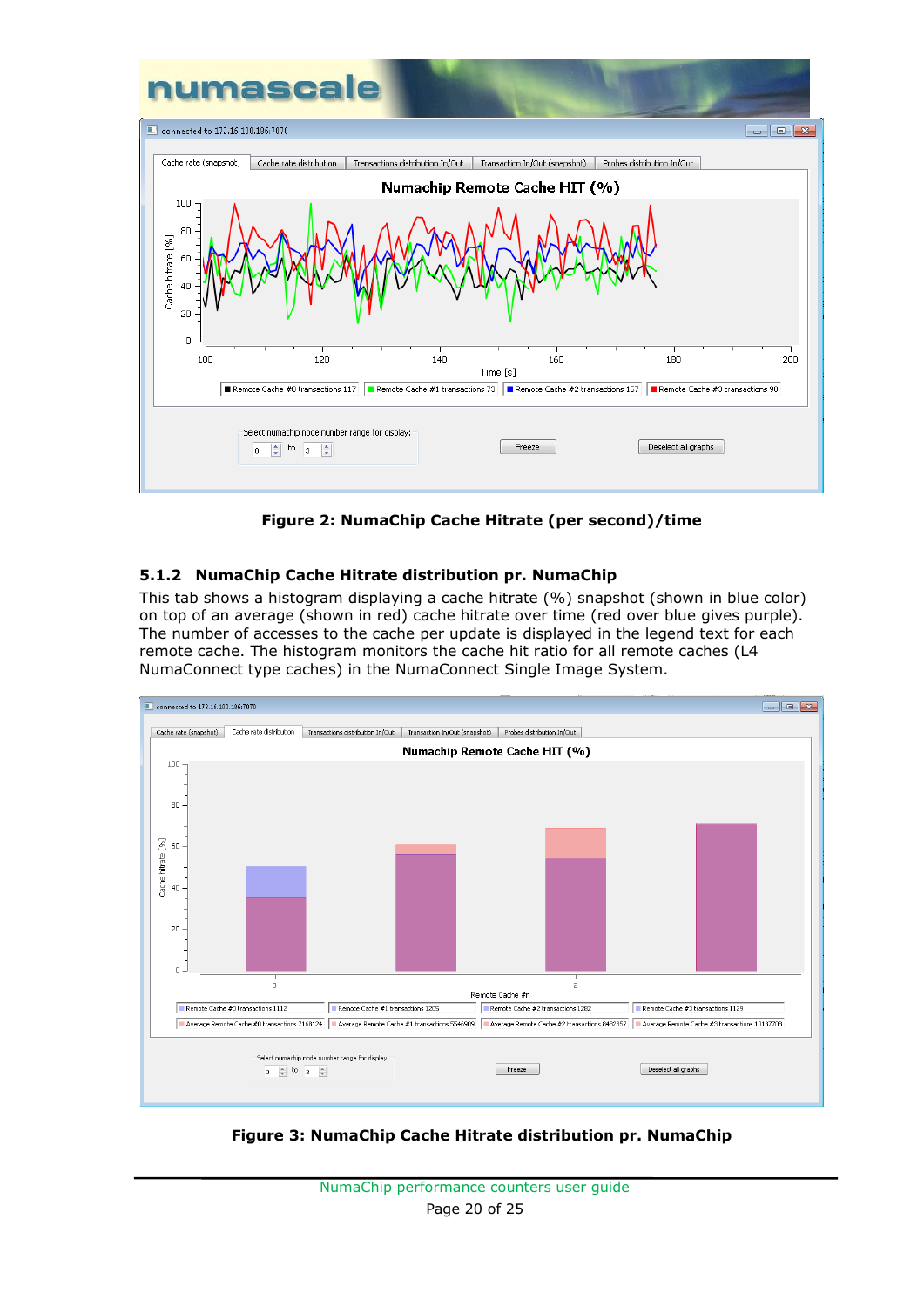

#### **5.1.3 NumaChip Total Number of Transactions In/Out**

This tab shows a histogram displaying all Incoming (shown in blue color) non-posted HT-Request and Outgoing (shown in red color) non-posted HT-Request (red over blue gives purple) to the NumaChip (Cave). The non-posted HT-Requests gives an impression of the amount of actual hyper transport traffic in and out of each NumaChip. The histogram shows the total accumulated number of non-posted HT-Requests for each NumaChip in the NumaConnect Single Image System.



#### **Figure 4: NumaChip Total Number of Transactions In/Out distribution pr. NumaChip**

If you are just interested in the NumaChip Outgoing HT-Non Posted Requests you may deselect the Incoming legends and the axis will autoscale.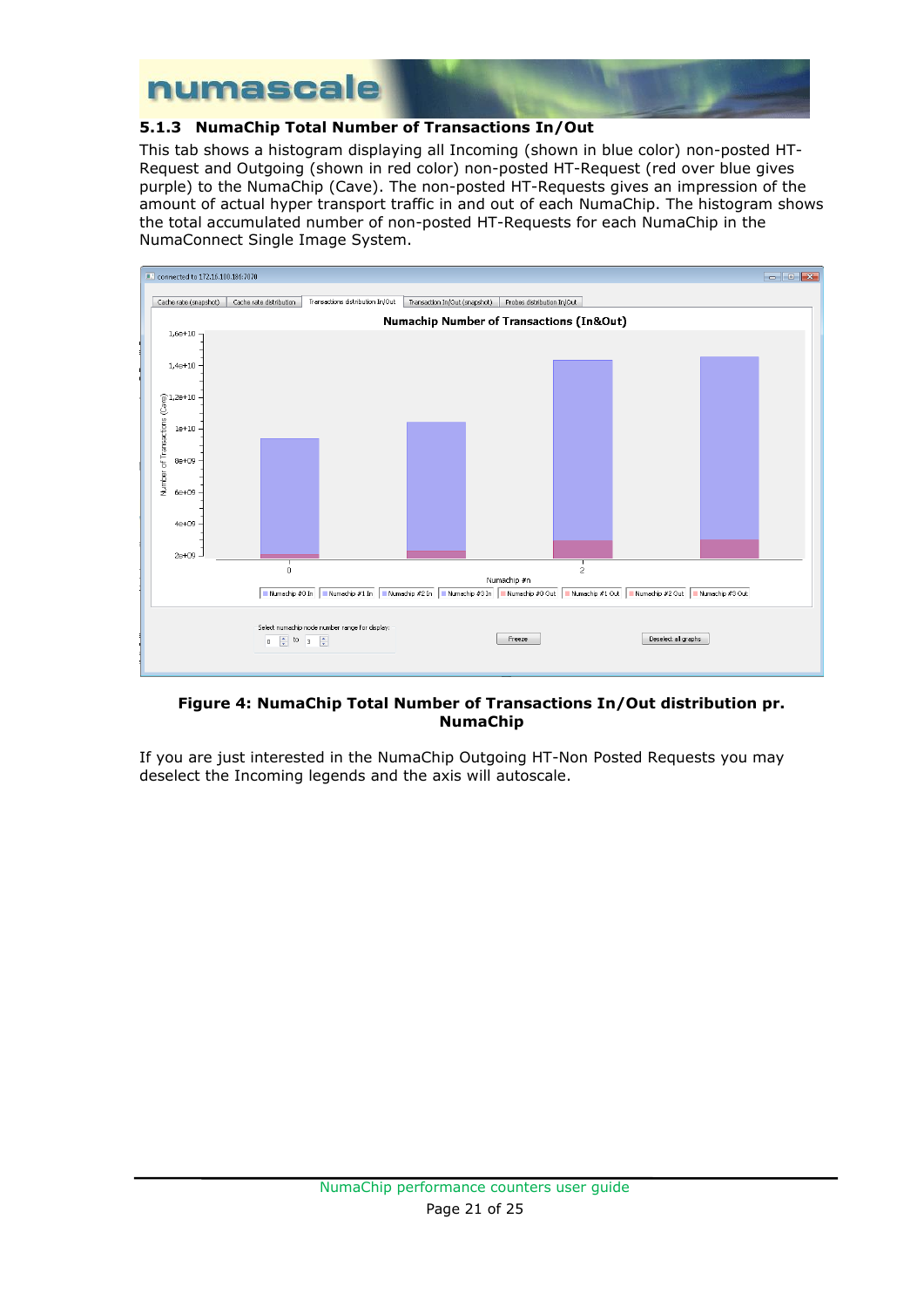

#### **Figure 5: NumaChip Total Number of Outgoing Transactions distribution pr. NumaChip**

#### **5.1.4 NumaChip Number of Transactions In/Out snapshot (per second)/time.**

This tab shows a histogram displaying all Incoming non-posted HT-Requests and Outgoing non-posted HT-Request to the NumaChip (Cave). The non-posted HT-Requests give an impression of the amount of actual hyper transport traffic in and out of each NumaChip. The histogram shows a snapshot of the total accumulated number of non-posted HT-Requests per second for each NumaChip in the NumaConnect Single Image System.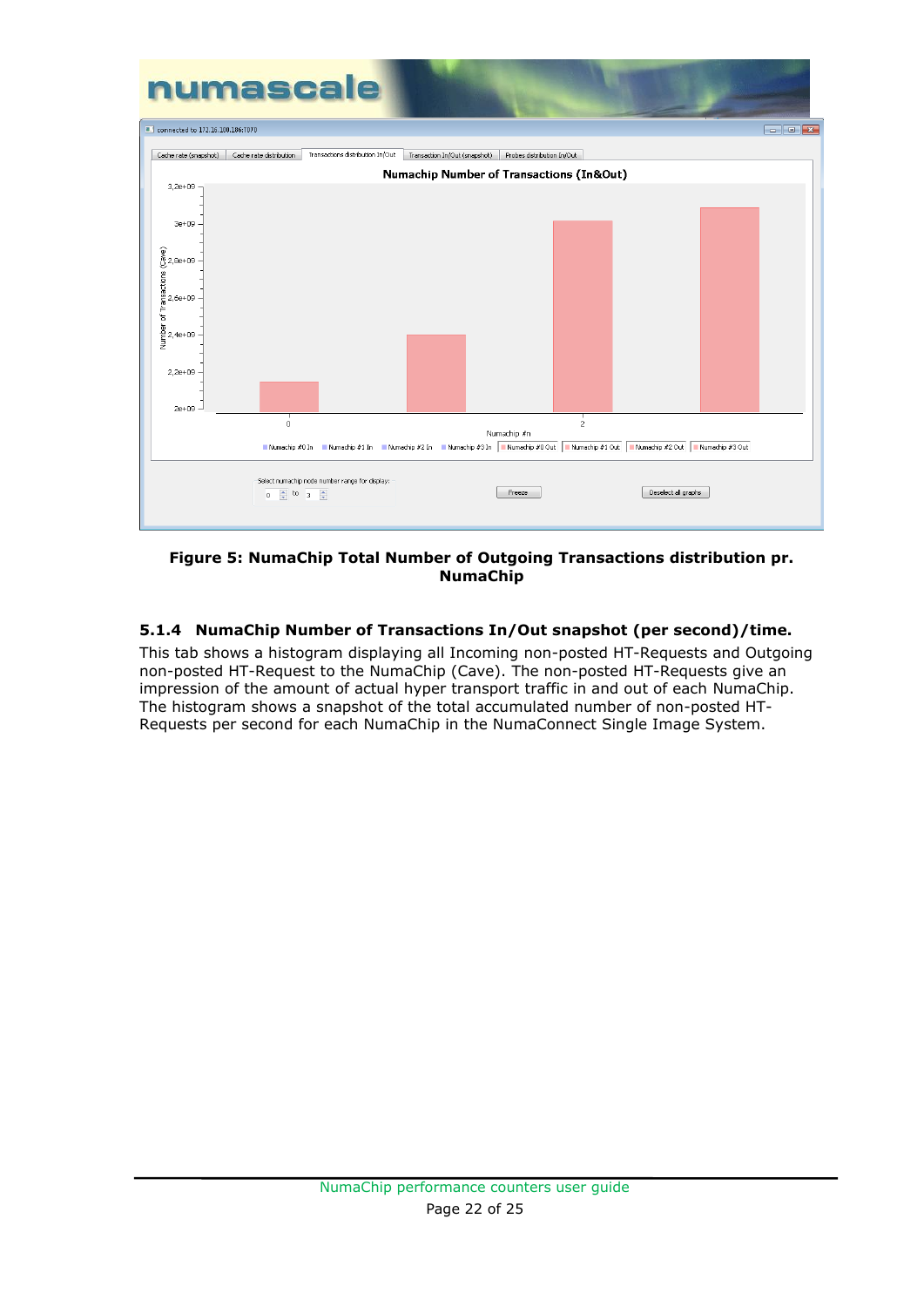

**Figure 6: NumaChip Number of Transactions In/Out snapshot (per second)/time** 



If you are just interested in the NumaChip Outgoing HT-Non Posted Requests you may deselect the Incoming legends and the axis will autoscale.

**Figure 7: NumaChip Number of Transactions Out snapshot (per second)/time** 

#### **5.1.5 NumaChip Total Number of Probes**

This tab shows a histogram displaying all Incoming (shown in red color) HT-Probe and Outgoing (shown in blue color) HT-Probe (red over blue gives purple) to the NumaChip (Cave). The coherent hyper transport probes are necessary for maintaining the cache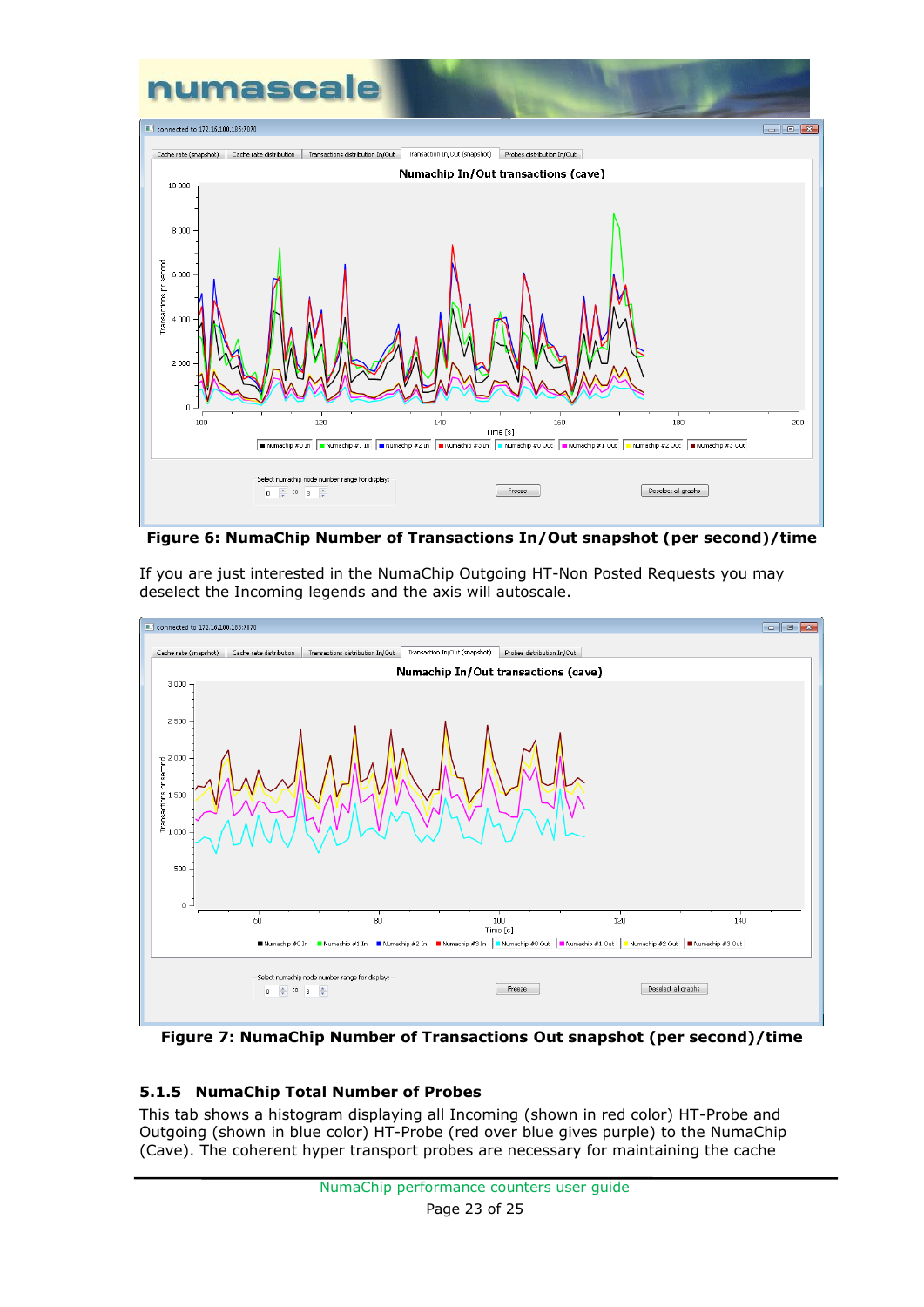

coherency in L1, L2, L3 and L4. The histogram shows the total accumulated number of HT-Probes for each NumaChip in the NumaConnect Single Image System.



#### **Figure 8: NumaChip Number of Probes In/Out snapshot (per second)/time**